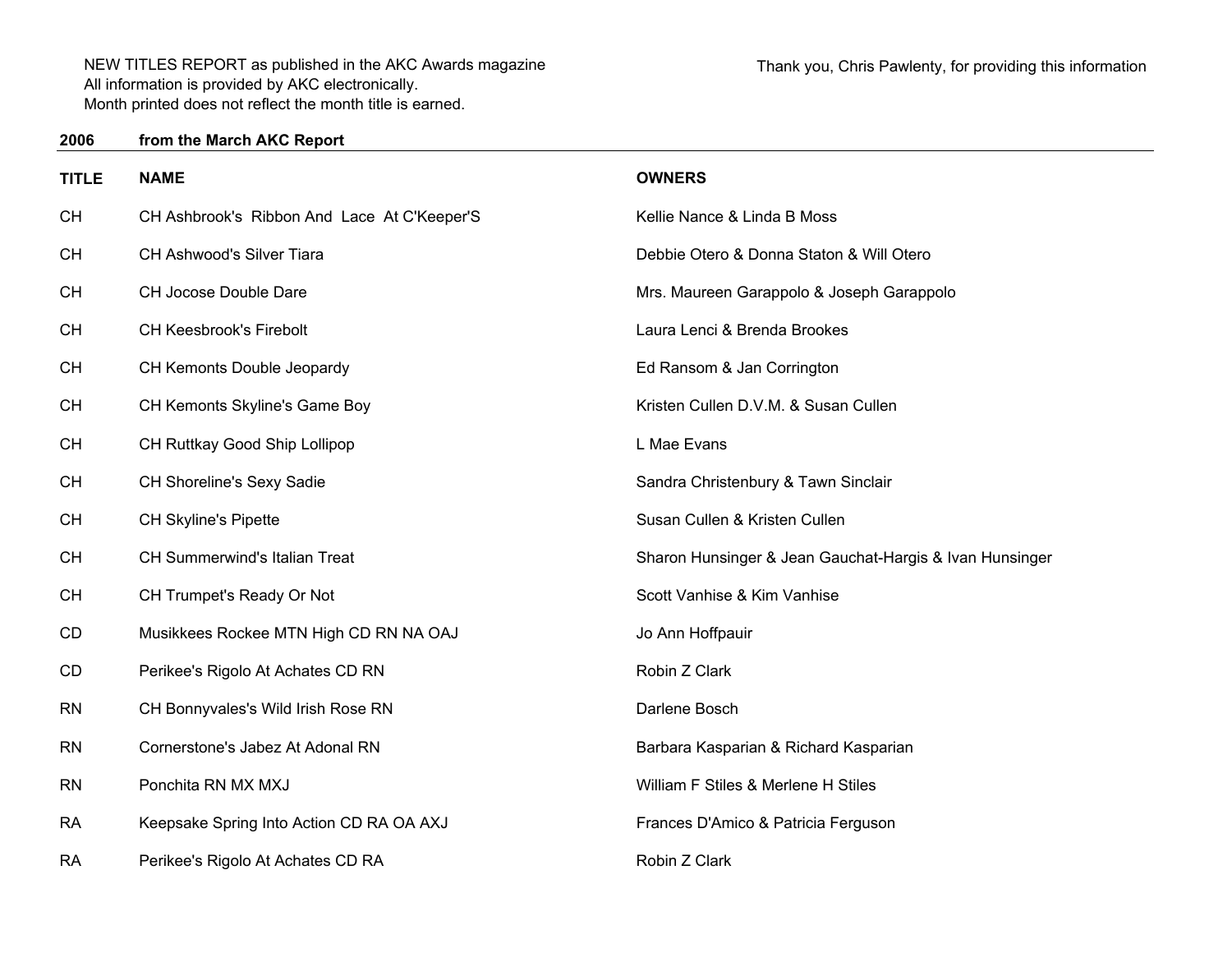| <b>NA</b>         | Little Quiesha Rose NA                                    | Debra L Mccarty & Mark Mccarty                                  |
|-------------------|-----------------------------------------------------------|-----------------------------------------------------------------|
| <b>NA</b>         | Seacrest Bebopreboprhubarbpie NA OAJ                      | Karen Sheahan                                                   |
| <b>NA</b>         | CH Shoreline's Tuff Act To Follow RN NA                   | Tawn Sinclair & John Sinclair                                   |
| <b>NAJ</b>        | Little Quiesha Rose NA NAJ                                | Debra L Mccarty & Mark Mccarty                                  |
| <b>NAP</b>        | CH MACH2 Windrift's Rocky MTN Blues CDX NAP NJP           | <b>Beth Godwin</b>                                              |
| <b>NJP</b>        | Candray Now And Forever NJP                               | Linda Cail & George W Wanamaker                                 |
| <b>NJP</b>        | CH MACH2 Windrift's Rocky MTN Blues CDX NJP               | <b>Beth Godwin</b>                                              |
| <b>AXJ</b>        | Covenants Jeweled Sierra OA AXJ                           | Karen Staats & Anita Houchins                                   |
| <b>AXP</b>        | CH OTCH Daimler's Dame Extraordinaire UDX2 NA AXP NAJ AJP | Joy-Ann Pool                                                    |
| <b>MACH</b>       | <b>MACH Galileo's Fuzzy Gremlin</b>                       | Anne Timson                                                     |
|                   |                                                           |                                                                 |
| MACH <sub>2</sub> | MACH2 Ben                                                 | Craig Josling & Judith Hintzman                                 |
|                   | From the April AKC Report                                 |                                                                 |
| <b>TITLE</b>      | <b>NAME</b>                                               | <b>OWNERS</b>                                                   |
| <b>CH</b>         | CH Bonnyvale's By Special Request                         | James M Wolfe & Joanne Harrar & Darlene Bosch & Carolyn H Wolfe |
| <b>CH</b>         | CH Bonnyvale's Positvely Karolina                         | Patricia Stroud & Darlene Bosch                                 |
| <b>CH</b>         | CH Brevons Chamisa                                        | DAVE MIKO & Brenda Bell & JANICE MIKO                           |
| <b>CH</b>         | <b>CH Hermit's Risky Business</b>                         | Betty S Herman                                                  |
| <b>CH</b>         | CH Lil Haven's Where Eagles Dare                          | Ronald Russell & Connie Russell                                 |
| <b>CH</b>         | CH Masada When You Got It, Flaunt It                      | Ellen Gray                                                      |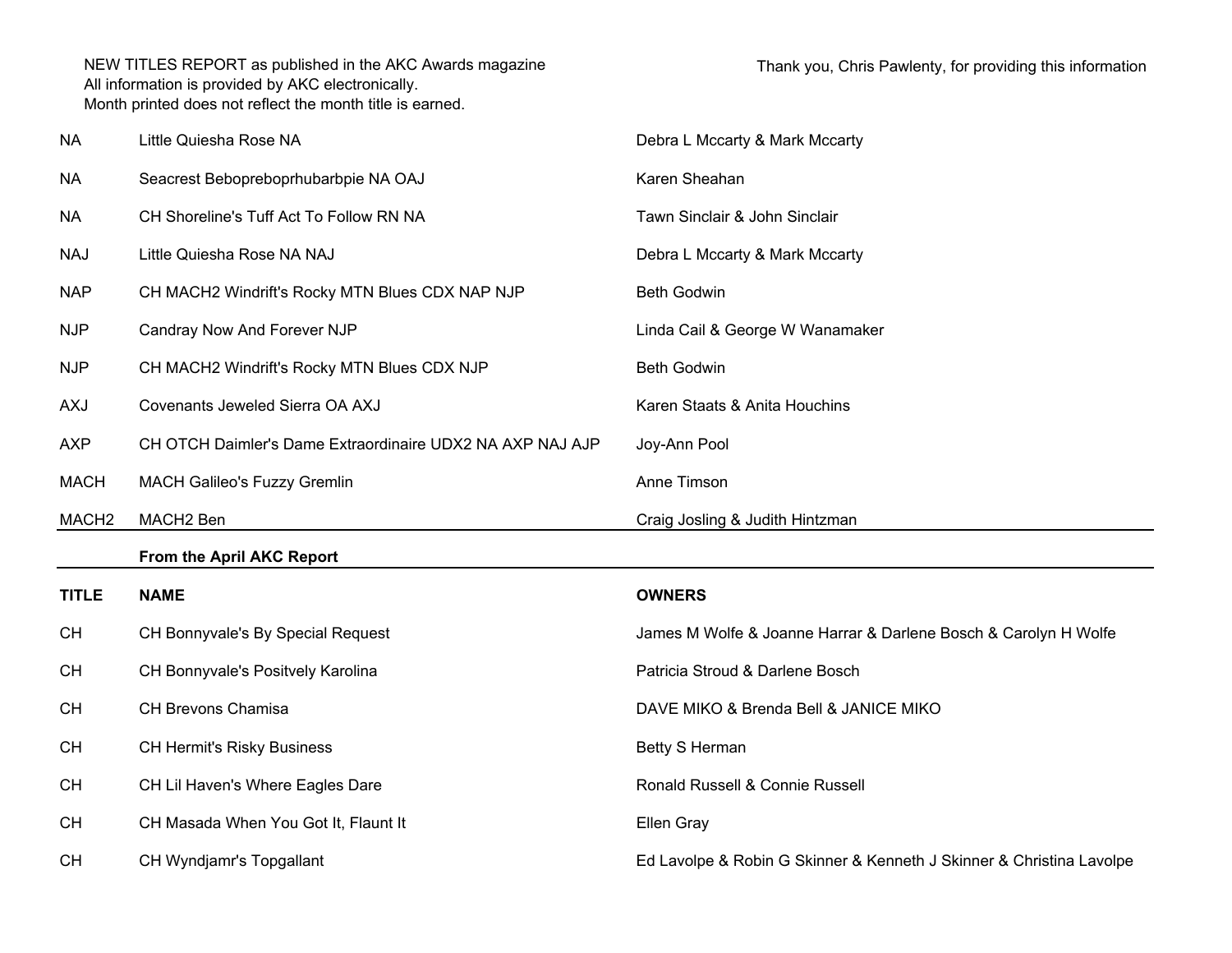| <b>CDX</b> | CH Keepsake Giving Me Chills CDX AX AXJ            | Margaret Bissell                                        |
|------------|----------------------------------------------------|---------------------------------------------------------|
| <b>CDX</b> | Musikkees Mustang Sally CDX RN AX AXJ              | Joann Hoffpauir                                         |
| <b>RN</b>  | Candray Now And Forever RN NJP                     | Linda Cail & George W Wanamaker                         |
| <b>RN</b>  | CH Cari-On Tootsie Of Shadowood CDX RN             | Barbara A Brown                                         |
| <b>RN</b>  | Imagine Great Expectations RN MX NAP MXJ NJP       | <b>Beth Godwin</b>                                      |
| <b>RN</b>  | Kemont Bridget's A Doubletake RN                   | Mary Ann Cowley & H Keith Cowley & Keith Cowley         |
| <b>RN</b>  | Seacrest Bebopreboprhubarbpie RN NA OAJ            | Karen Sheahan                                           |
| <b>RN</b>  | Seamist's Emerald Isle VCD2 RN MX MXJ              | C Jean Munger                                           |
| <b>RN</b>  | CH MACH Seamist's Eye Of The Storm VCD2 RN         | C Jean Munger                                           |
| <b>RN</b>  | CH Shadowood's Kandi Kan Du CD RN                  | Barbara A Brown                                         |
| <b>RN</b>  | CH Shoreline's Up Up And Away RN OA AXJ            | Barbara Lombard & Tawn Sinclair                         |
| <b>RN</b>  | CH MACH2 Windrift's Rocky MTN Blues CDX RN NAP NJP | <b>Beth Godwin</b>                                      |
| <b>RA</b>  | CH Daimler's Hot Irish Lass CDX RA                 | Dawn M Lindemann                                        |
| <b>NA</b>  | CH Bellakees Double Click NA NAJ                   | Lynnette Losacco & Rev. John L Monday & Barbara Houston |
| <b>NAJ</b> | CH Bellakees Double Click NA NAJ                   | Lynnette Losacco & Rev. John L Monday & Barbara Houston |
| <b>NAJ</b> | CH Shoreline's Tuff Act To Follow RN NA NAJ        | Tawn Sinclair & John Sinclair                           |
| OAP        | CH MACH2 Windrift's Rocky MTN Blues CDX RN OAP OJP | <b>Beth Godwin</b>                                      |
| <b>OJP</b> | CH MACH2 Windrift's Rocky MTN Blues CDX RN NAP OJP | <b>Beth Godwin</b>                                      |
| <b>MXJ</b> | Darkenwald Second Spirit CDX RN AX MXJ             | Patricia Ferguson & Fran D'Amico                        |
|            | from the May AKC Report                            |                                                         |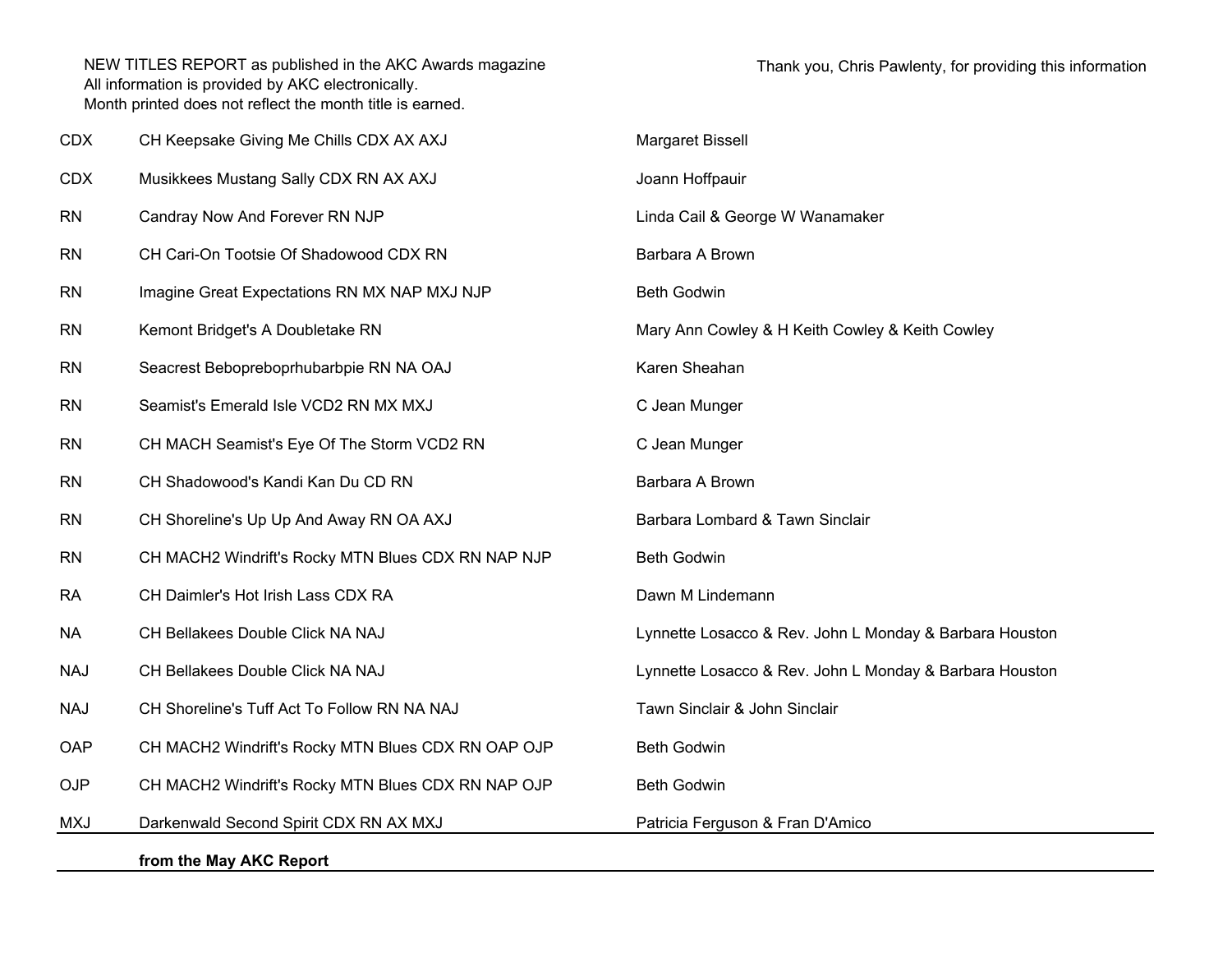Thank you, Chris Pawlenty, for providing this information

## **TITLE NAME OWNERS**

| CН   | CH Keeplay's No No A Million Times No!              | Deborah Hibberd & John Lance Hibberd |
|------|-----------------------------------------------------|--------------------------------------|
| CН   | CH La Jon's The Jitterbug                           | Lori Hooper & Linda Jones            |
| CН   | CH Lbk Sweet Gentle Baxter Bear                     | Jane Livingston                      |
| CН   | CH Purrkees Love Of The Game                        | Sheila A Taylor                      |
| CН   | CH Shadowood Chichi's Speciallady                   | Sandra Knudsen & Arthur Knudsen      |
| CН   | CH Shakota's Shot In The Dark                       | Carol R Tucker                       |
| CН   | CH Sherwood's For The Fun Of It                     | Richard Su & Judith Nye              |
| CН   | CH Sun-Kiss Oscar                                   | Donna Williams & Ernest Williams     |
| СН   | <b>CH Trumpet's Overnight Sensation</b>             | Richard P Labonte & Karen S La Bonte |
| CН   | CH Windrifts Non-Negotiable Asset                   | Ronald Spaulding & Liz Collins       |
| CDX  | Musikkees Rockee MTN High CDX RN NA OAJ             | Jo Ann Hoffpauir                     |
| CDX  | Vandys Jovial Jackpot CDX                           | Mary Ann Aiken & Carole Henry        |
| UDX2 | CH Keepsake Moonlight Serenade UDX2 MX MXJ          | Margaret Bissell                     |
| UDX7 | CH OTCH Klassic's Keeping It Up UDX7 AX NAP AXJ NJP | Bonnie Burman & Terry Burman         |
| RA   | Ponchita RA MX MXJ                                  | William F Stiles & Merlene H Stiles  |
| RA   | Seacrest Bebopreboprhubarbpie RA NA OAJ             | Karen Sheahan                        |
| RA   | CH Shoreline's Tuff Act To Follow RA                | Tawn Sinclair & John Sinclair        |
| RE   | Bd's Django Meinhaart UD RE                         | <b>Bonnie E Davis</b>                |
| RE   | Perikee's Rigolo At Achates CD RE                   | Robin Z Clark                        |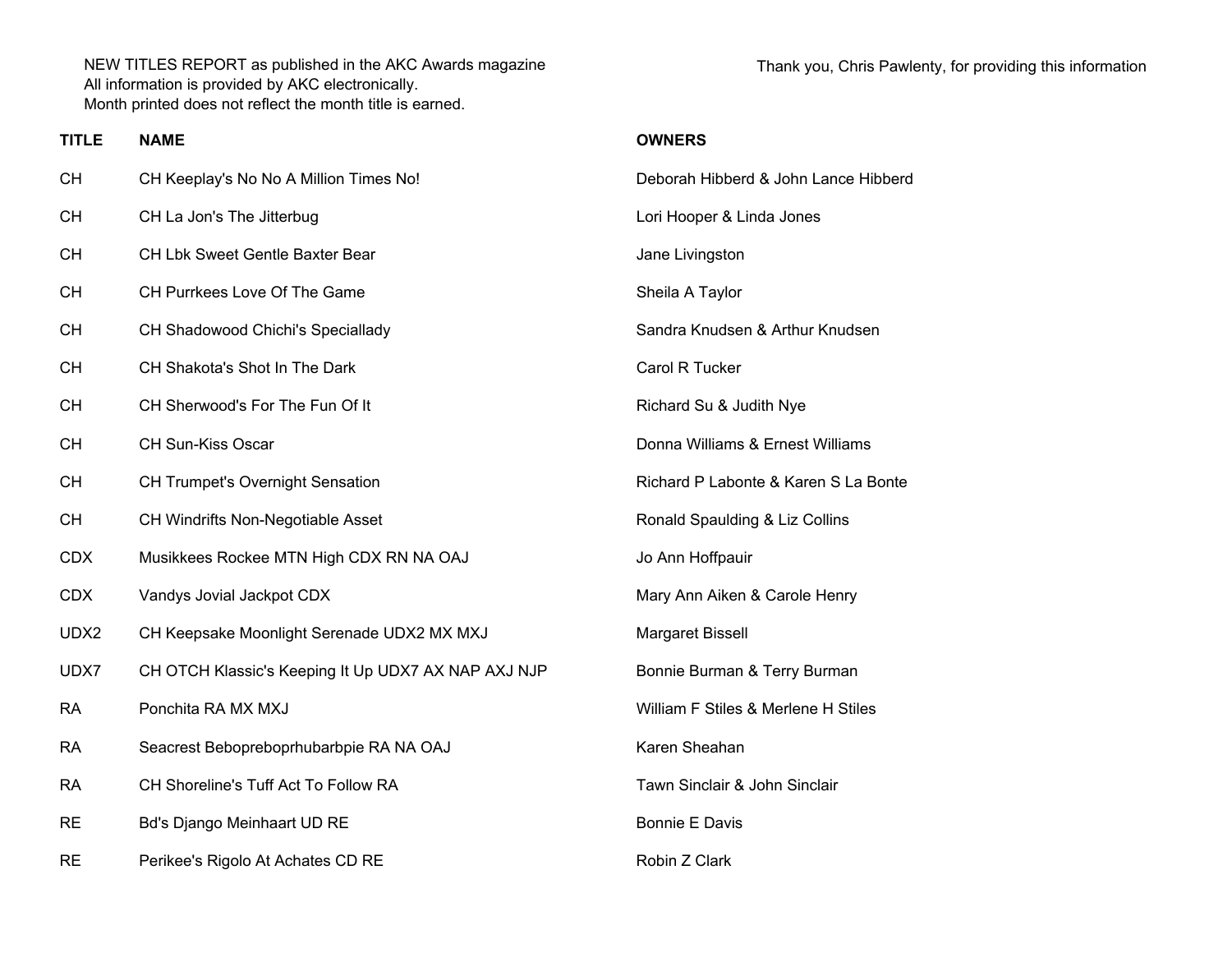| <b>RE</b>    | Ruttkay Goodgollymiss Molly CDX RE AX OAJ          | Mario & Esther Stalker                   |
|--------------|----------------------------------------------------|------------------------------------------|
| <b>RE</b>    | Vandys Presto CD RE                                | Theresa Bricker & Carole Henry           |
| <b>NAJ</b>   | Candray Now And Forever RN NAJ NJP                 | Linda Cail & George W Wanamaker          |
| OA           | Sylvan Hot 'N Spicy OA NAJ                         | Phillip Hunt & Loretta Hunt              |
| <b>OAJ</b>   | CH Keedox Royal Galaxy OA OAJ                      | Linda Ferraro & Charisse Ferraro         |
| OJP          | CH Windrift's Sonora Song RN MX NAP MXJ OJP        | Tom Ballen & Amy Ballen                  |
| AX           | Afkee's Undercover Angel RN AX AXJ                 | Lexie E Billman                          |
| AX           | Keepsake Spring Into Action CD RA AX AXJ           | Frances D'Amico & Patricia Ferguson      |
| <b>AXJ</b>   | Afkee's Undercover Angel RN OA AXJ                 | Lexie E Billman                          |
| AJP          | CH MACH2 Windrift's Rocky MTN Blues CDX RN OAP AJP | <b>Beth Godwin</b>                       |
|              |                                                    |                                          |
| <b>MJP</b>   | CH Astarz Bolero Of Westcrest AXP MJP              | Harry Toepfer & Vivian Toepfer           |
|              | from the June AKC Report                           |                                          |
| <b>TITLE</b> | <b>NAME</b>                                        | <b>OWNERS</b>                            |
| <b>CH</b>    | CH Ankor's Dixie Chic                              | Joyce Perkins                            |
| <b>CH</b>    | CH Astarz On The Bright Side                       | Jill Eastman & Donna Stekli              |
| <b>CH</b>    | CH Brevons Calantha                                | Brenda Bell & Beverly Bell & Bonnie Bell |
| <b>CH</b>    | <b>CH Daimler's Caviar Dreams</b>                  | Terry Benz & Diane Benz                  |
| <b>CH</b>    | CH Daimler's S' Borrowed, S' Blue                  | Terry Benz & Diane Benz                  |
| <b>CH</b>    | CH Darcroft Razz M' Tazz                           | Doris Meadowcroft                        |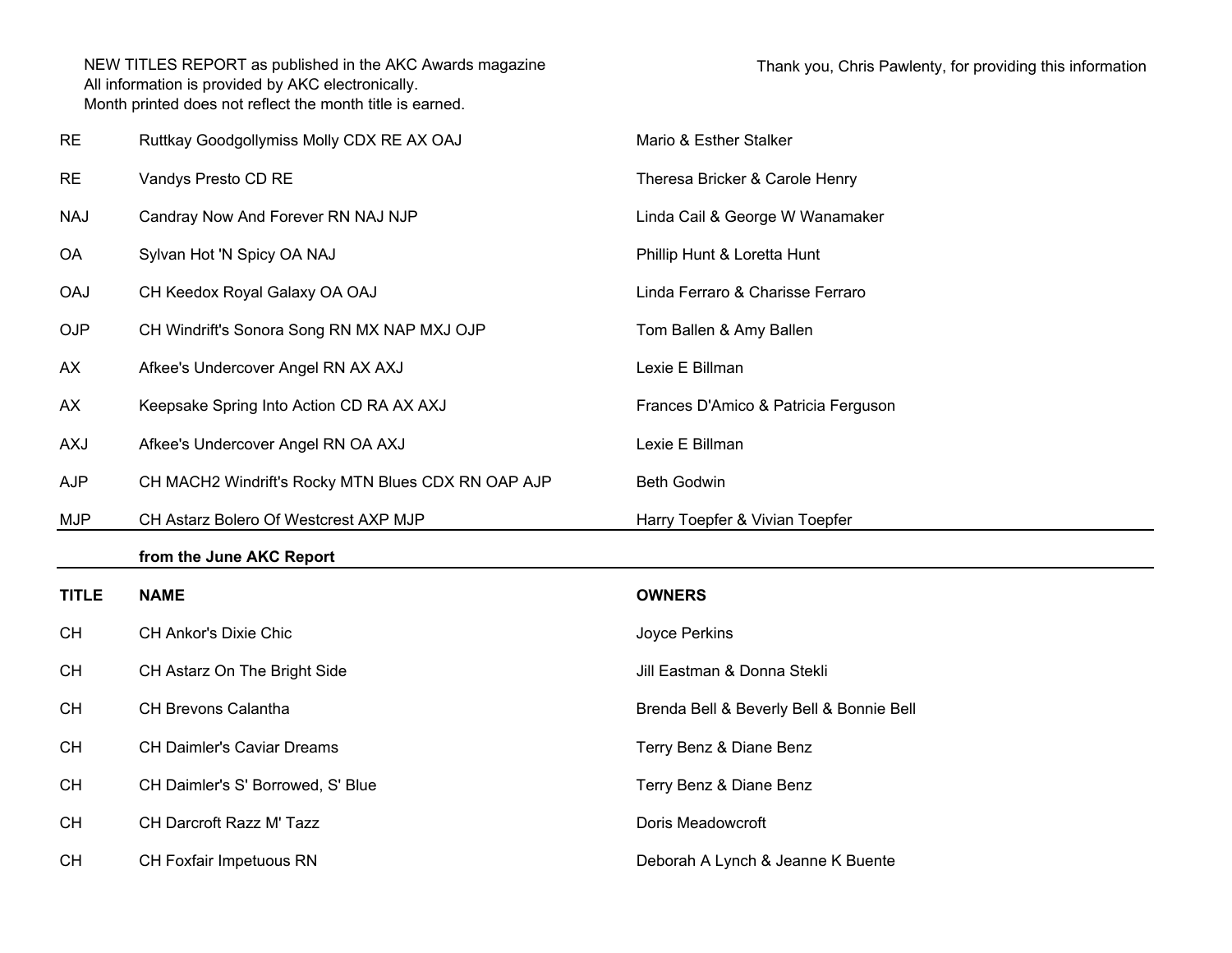| <b>CH</b>  | <b>CH Jen'Ndi's Great Returns</b>           | Diane Wright                            |
|------------|---------------------------------------------|-----------------------------------------|
| <b>CH</b>  | CH Parrkees Tag, You'Re It!                 | Eileen A Parr & James K Parr            |
| CD         | CH Vandys Kest CD                           | Mrs. James F Swimme & Carole Henry      |
| CD         | Victor Clark CD RN                          | Robin Clark                             |
| <b>CDX</b> | Daimler's Moonlight Magic CDX RE NA NAJ     | Lois Albright                           |
| <b>RN</b>  | Karina's Hans Brinker CD RN                 | Cynthia Tumiel                          |
| <b>RN</b>  | Nightwind Keepsake Treasure UDX RN MXP MJP  | Dr. Margaret Bissell                    |
| <b>RN</b>  | Trumpet's Believe It Or Not RN              | Jennifer E O'Toole                      |
| <b>RN</b>  | Victor Clark RN                             | Robin Clark                             |
| <b>RA</b>  | Keestonekees My Gentle Ben CD RA            | Gary Johnson & Sandra Johnson           |
| <b>RA</b>  | CH Kuhls Mardi Gras Mystery RA              | Victoria Youngmeyer & Steven W Williams |
| <b>RA</b>  | Pymmint Ravnschild Westcrest CD RA AX AXJ   | E Constance Miller & Patricia P Tasker  |
| <b>RA</b>  | CH Rainkees I Gotta Be Me RA                | Helen L Wymore & Judi A James           |
| <b>RA</b>  | Ryndam Sylvan Blue Skies RA OA NAP AXJ NJP  | Pat Shuler                              |
| <b>RA</b>  | CH Vandys Abrasax CDX RA                    | Wendy C Swimme & Carol Henry            |
| <b>RA</b>  | Vandys Xalin UD RA AX OAP AXJ OJP           | Roxanne Dyer                            |
| <b>NA</b>  | Bonnyvale's A Snitch In Time NA NAP NAJ NJP | John R Samuel & Sherilyn K Solanick     |
| <b>NA</b>  | Bonnyvale's Silver Snitch NA NAP NAJ NJP    | John R Samuel & Sherilyn Solanick       |
| <b>NA</b>  | CH Covenants Crown Jewel NA OAJ             | Karen Staats & Anita Houchins           |
| <b>NA</b>  | Jo-Lyn's Snowman NA NAP NAJ                 | Patty Helmig                            |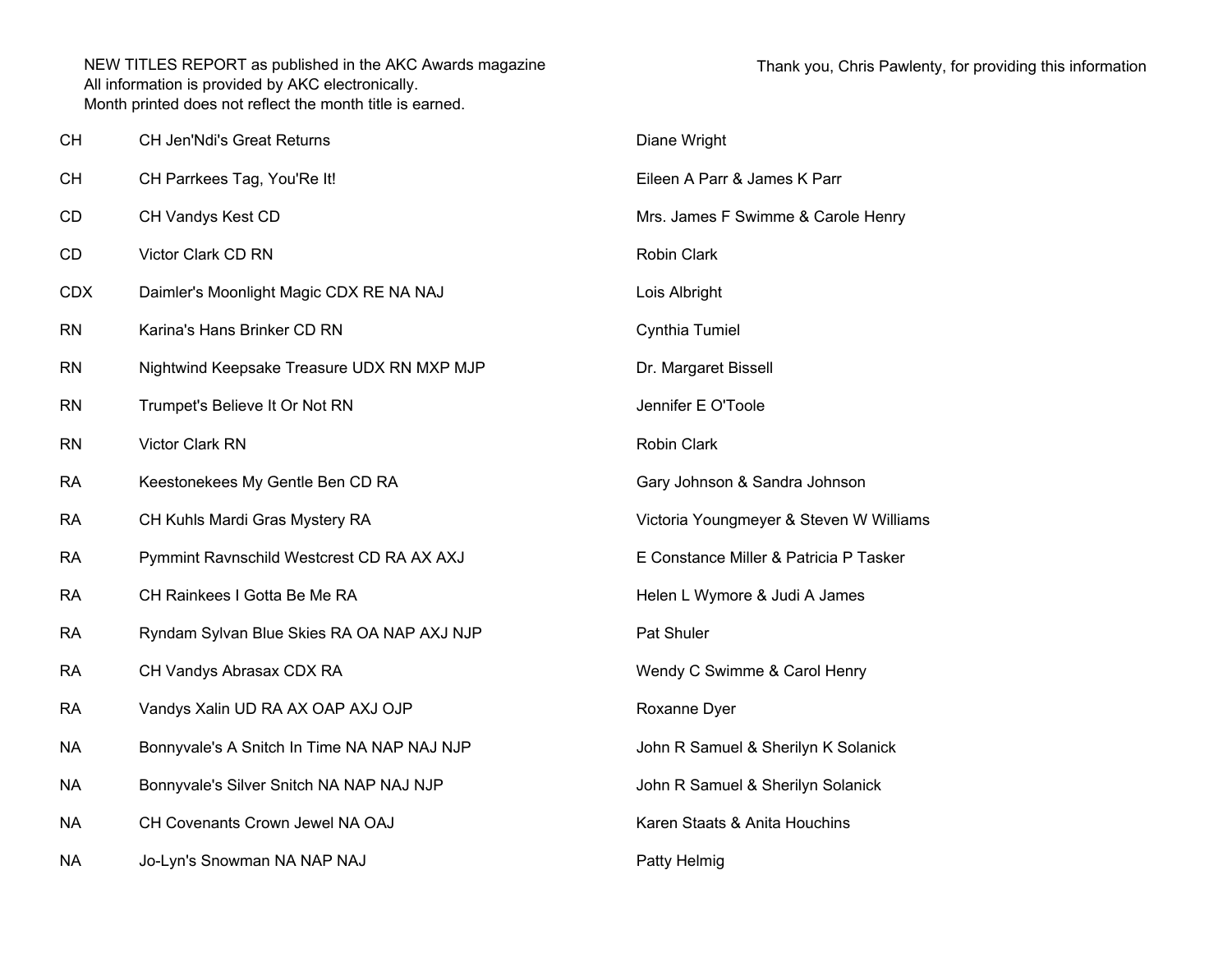| <b>NA</b>    | Sasha NA                                           | Sandra Schmitz                      |
|--------------|----------------------------------------------------|-------------------------------------|
| <b>NAJ</b>   | Bonnyvale's A Snitch In Time NA NAP NAJ NJP        | John R Samuel & Sherilyn K Solanick |
| <b>NAJ</b>   | Bonnyvale's Silver Snitch NAP NAJ NJP              | John R Samuel & Sherilyn Solanick   |
| <b>NAJ</b>   | CH Spunkee's Rain Dancer NAJ                       | Karen Staats                        |
| OA           | Keesbrook's Nick O 'Thyme OA NAP OAJ NJP           | Katharine E Murphy                  |
| <b>OA</b>    | Kemont's Hells Angel OA OAJ                        | Jan Corrington                      |
| OA           | Seacrest Bebopreboprhubarbpie RA OA OAJ            | Karen Sheahan                       |
| OA           | CH Shoreline's Tuff Act To Follow RA OA NAJ        | Tawn Sinclair & John Sinclair       |
| AX           | Kameo's Turbocharged CD AX AXJ                     | Debra Mennel & Dennis J Mennel      |
| <b>AXP</b>   | CH MACH2 Windrift's Rocky MTN Blues CDX RN AXP AJP | <b>Beth Godwin</b>                  |
| MX           | Daimler's Dress-Ta-Kill CDX MX AXJ                 | <b>Shirley Kilpatrick</b>           |
| MX           | Galileo's Missile Toes MX MXJ                      | Anne Timson                         |
|              | from the July AKC Report                           |                                     |
| <b>TITLE</b> | <b>NAME</b>                                        | <b>OWNERS</b>                       |
| <b>CH</b>    | CH Astarz Gold Digger                              | Donna Stekli & Kathryn Barker       |
| <b>CH</b>    | CH Bravo An Officer And A Gentleman                | V J Petitt & Alan Leff              |
| <b>CH</b>    | CH Canyonfrost Forget-Me-Not                       | J Prescott-Downing & D Downing      |
| CH           | CH Cara Head Of The Class                          | Pamela L Hildebrand                 |
| CH           | CH Kemont's Highlander                             | Laura Christensen & Jan Corrington  |
| <b>CH</b>    | CH Legend's Masked Legend                          | Deanna Cox & Colton Johnson         |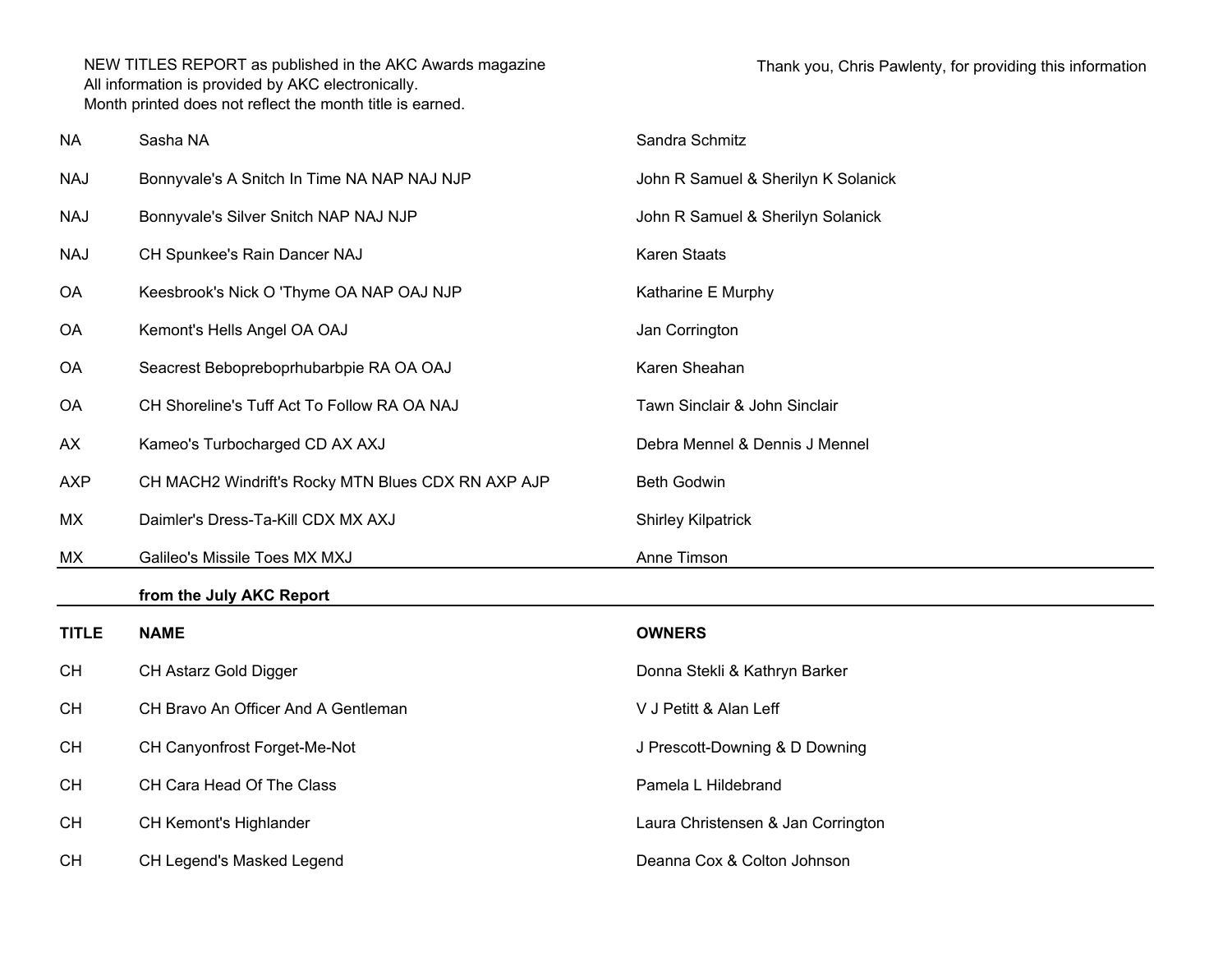| <b>CH</b>  | CH Markwright's Catch Me If You Can                | Mary Ellen Meyer                          |
|------------|----------------------------------------------------|-------------------------------------------|
| <b>CH</b>  | CH Rainkees Bravo Prince O'Tides                   | V J Petitt & Larry Petitt                 |
| <b>CH</b>  | CH Rainkees Shuda Bena Shamrock                    | Helen L Wymore                            |
| <b>CH</b>  | CH Ruttkay Amazie Gracie                           | L Mae Evans                               |
| CD         | Imagine Great Expectations CD RA MX NAP MXJ NJP    | <b>Beth Godwin</b>                        |
| CD         | CH Sherwood's Blacksmith CD                        | Richard Su & Phyllis Noonan & Judith Nye  |
| <b>CDX</b> | Tyson The Terrific CDX                             | <b>Bonnie Savo</b>                        |
| <b>RN</b>  | Her Lady Sasha RN                                  | Stacy L Dickinson                         |
| <b>RN</b>  | CH Roc-N-Ro's Mountains High CDX RN                | Emily Taggart & Harold Taggart            |
| <b>RN</b>  | CH Twin Trees Never Done-Dreamn RN                 | Edna Corney                               |
| <b>RA</b>  | CH Cari-On Tootsie Of Shadowood CDX RA             | Barbara A Brown                           |
| <b>RA</b>  | Darkenwald Second Spirit CDX RA AX MXJ             | Patricia Ferguson & Fran D'Amico          |
| <b>RA</b>  | Imagine Great Expectations CD RA MX NAP MXJ NJP    | <b>Beth Godwin</b>                        |
| <b>RA</b>  | Nightwind Keepsake Treasure UDX RA MXP MJP         | Dr. Margaret Bissell                      |
| <b>RA</b>  | CH Shadowood's Kandi Kan Du CD RA                  | Barbara A Brown                           |
| <b>RA</b>  | Wilbars Joy CDX RA NAP NJP                         | Barbara A. Morrison & William C. Morrison |
| <b>RA</b>  | CH MACH2 Windrift's Rocky MTN Blues CDX RA AXP AJP | <b>Beth Godwin</b>                        |
| <b>RE</b>  | CH Vandys Abrasax CDX RE                           | Wendy C Swimme & Carol Henry              |
| <b>RE</b>  | Vandys Nydia CD RE NAJ                             | Barbara Eng & Carole Henry                |
| <b>RAE</b> | Oak Ridge Something Special UD RAE                 | Miss Elizabeth A Cooper                   |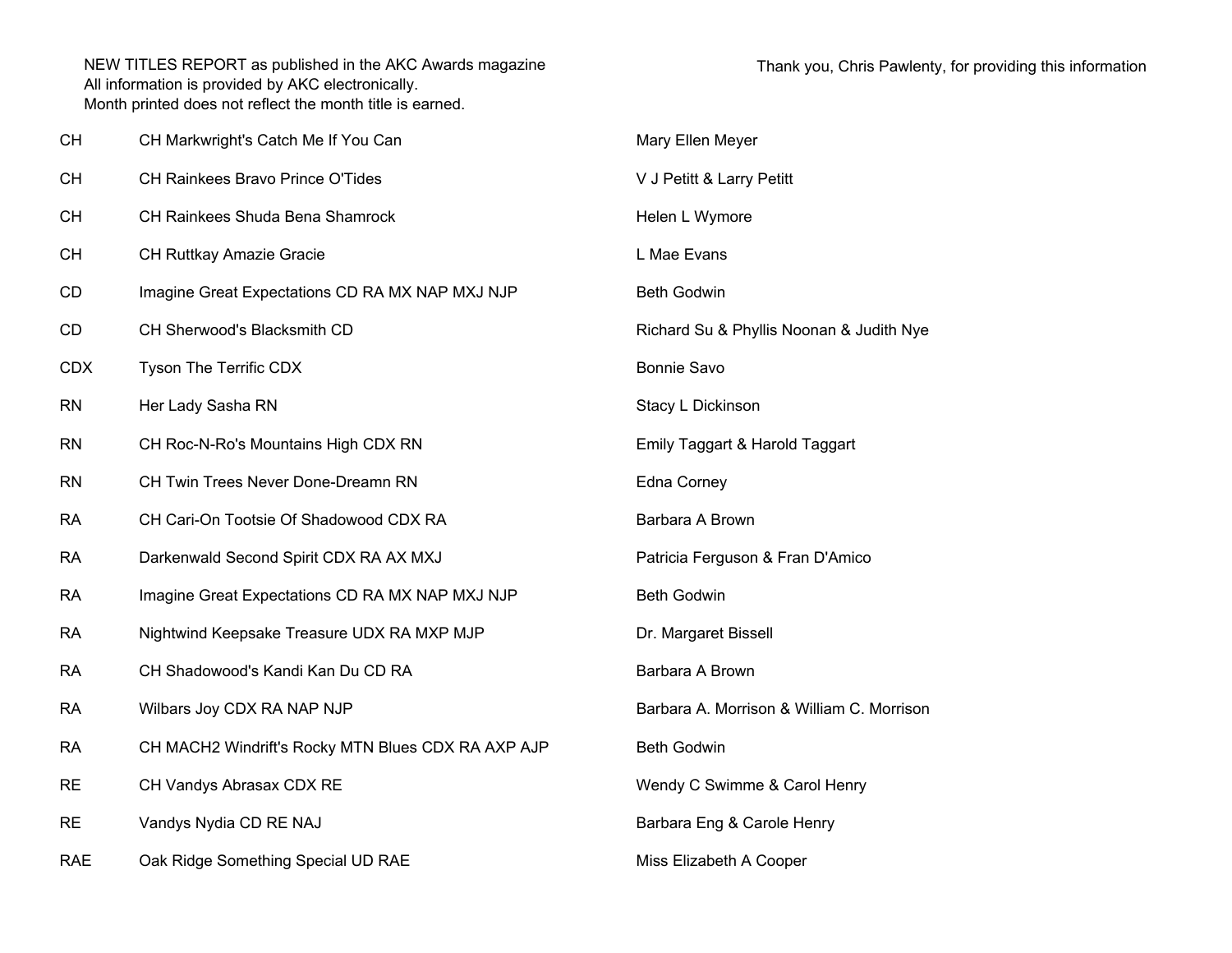| <b>NAJ</b>   | Vandys Nydia CD RA NAJ                        | Barbara Eng & Carole Henry        |
|--------------|-----------------------------------------------|-----------------------------------|
| OA           | Leslie's Little Kiwi OA OAJ                   | Leslie Meyn                       |
| <b>OAJ</b>   | Ashwood's Chocolate Craving NA OAJ            | Cynthia Ernat & Geneva Ernat      |
| <b>OAJ</b>   | Leslie's Little Kiwi OA OAJ                   | Leslie Meyn                       |
| <b>OAJ</b>   | CH Shoreline's Tuff Act To Follow RA OA OAJ   | Tawn Sinclair & John Sinclair     |
| <b>OJP</b>   | Ryndam Sylvan Blue Skies RA OA NAP AXJ OJP    | Pat Shuler                        |
| AX           | Noordelijk Engel Nadja AX AXJ                 | Kris K Seiter & Scott J Hay       |
| AX           | CH Paradise Kees' Alotta Colada AX NAJ        | Shirley Kilpatrick & Linda Samuel |
| <b>AXJ</b>   | Seacrest Bebopreboprhubarbpie RA OA AXJ       | Karen Sheahan                     |
| <b>AXP</b>   | MACH2 B Mi Argent Abracadabra AXP AJP         | Cynthia Ernat & Geneva Ernat      |
| <b>AJP</b>   | MACH2 B Mi Argent Abracadabra OAP AJP         | Cynthia Ernat & Geneva Ernat      |
| MX           | Shoreline's Leading Lady RN MX MXJ NJP        | Lisa Marzban & Tawn Sinclair      |
| <b>MACH</b>  | MACH Imagine Great Expectations CD RA NAP NJP | Beth Godwin                       |
|              | from the August AKC Report                    |                                   |
| <b>TITLE</b> | <b>NAME</b>                                   | <b>OWNERS</b>                     |
| <b>CH</b>    | CH Athena Kj Knockout                         | Kristen Dowd & Jennifer Sturgeon  |
| <b>CH</b>    | CH B Mi Gee Gee Giori                         | Irene Munson & Betty Munson       |
| <b>CH</b>    | CH Cambrys Hot Enchilada                      | Camille M Bray                    |
| <b>CH</b>    | CH Cornerstone's Eternity Awaits              | Jean Leiker & Cheryll Morgan      |
| <b>CH</b>    | CH Kalypso's Rocky Mt. Legend                 | Hannah Sheinin & Deanna Cox       |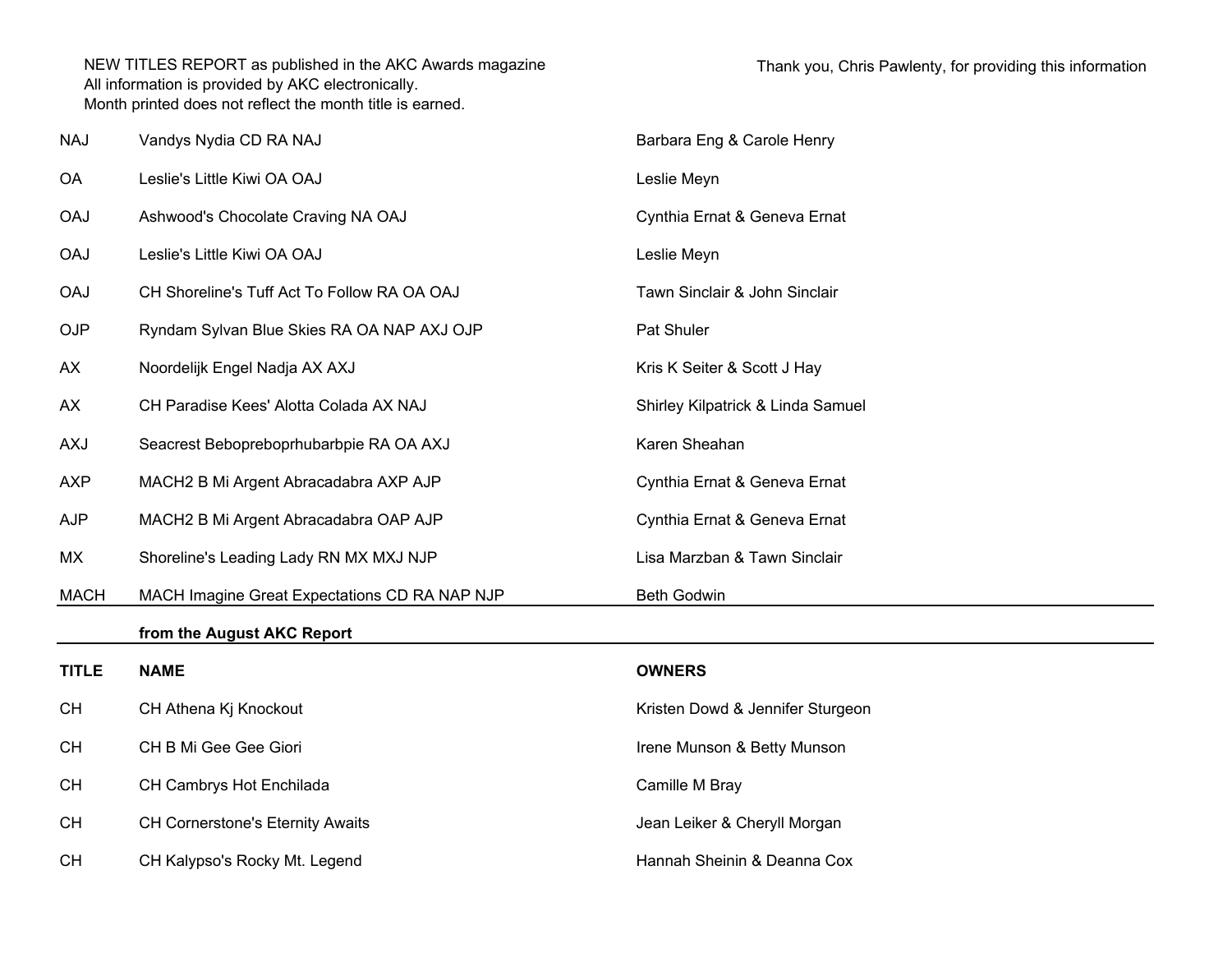| <b>CH</b>   | CH Katari's Shasta Daisy                            | Jean Philpott Smith                             |
|-------------|-----------------------------------------------------|-------------------------------------------------|
| <b>CH</b>   | <b>CH Markwrights Risky Business</b>                | Cynthia V Shilan & Mary Ellen Meyer             |
| <b>CH</b>   | CH Winsome's Up 'N At 'Em                           | James Cahill & Tawn Sinclair & Kristine Arnds   |
| <b>OTCH</b> | CH OTCH Keepsake Moonlight Serenade UDX2 MX MXJ     | Margaret Bissell                                |
| CD          | CH Paradise Kees' Alotta Colada CD AX OAJ           | Shirley Kilpatrick & Linda Samuel               |
| <b>CDX</b>  | Vandys Presto CDX RE                                | Theresa Bricker & Carole Henry                  |
| UDX8        | CH OTCH Klassic's Keeping It Up UDX8 AX NAP AXJ NJP | Bonnie Burman & Terry Burman                    |
| <b>RN</b>   | B Mi Glamour Gal O' Mine RN                         | patricia dunham                                 |
| <b>RN</b>   | Jo-Lyn's Rumors CD RN                               | Annette Robek & Janit L Johnson                 |
| <b>RN</b>   | Ruttkay Mc Kee RN AX AXP AXJ AJP                    | Sandy Mccarl & Louis B Mccarl                   |
| <b>RN</b>   | Winter Moon RN                                      | Susanne Varley & John Foy                       |
| <b>RA</b>   | CH MACH2 Copykees' Simply Awesome CD RA             | Cherrie Treber & John R Treber                  |
| <b>RA</b>   | Kameo's Virtual Storm Cloud CD RA                   | Karen B Squier                                  |
| <b>RA</b>   | Keestonekees New Sierra Mist RA                     | Gary Johnson & Sandra Johnson                   |
| <b>RA</b>   | Kemont Bridget's A Doubletake RA                    | Mary Ann Cowley & H Keith Cowley & Keith Cowley |
| <b>RE</b>   | Keestonekees My Gentle Ben CD RE                    | Gary Johnson & Sandra Johnson                   |
| <b>RE</b>   | Seacrest Bebopreboprhubarbpie RE OA AXJ             | Karen Sheahan                                   |
| <b>NA</b>   | Candray Now And Forever RN NA NAJ NJP               | Linda C Cail                                    |
| <b>NA</b>   | CH Vandys Oona NA                                   | Carole Henry                                    |
| <b>NAJ</b>  | Tyson The Terrific CDX NAJ                          | <b>Bonnie Savo</b>                              |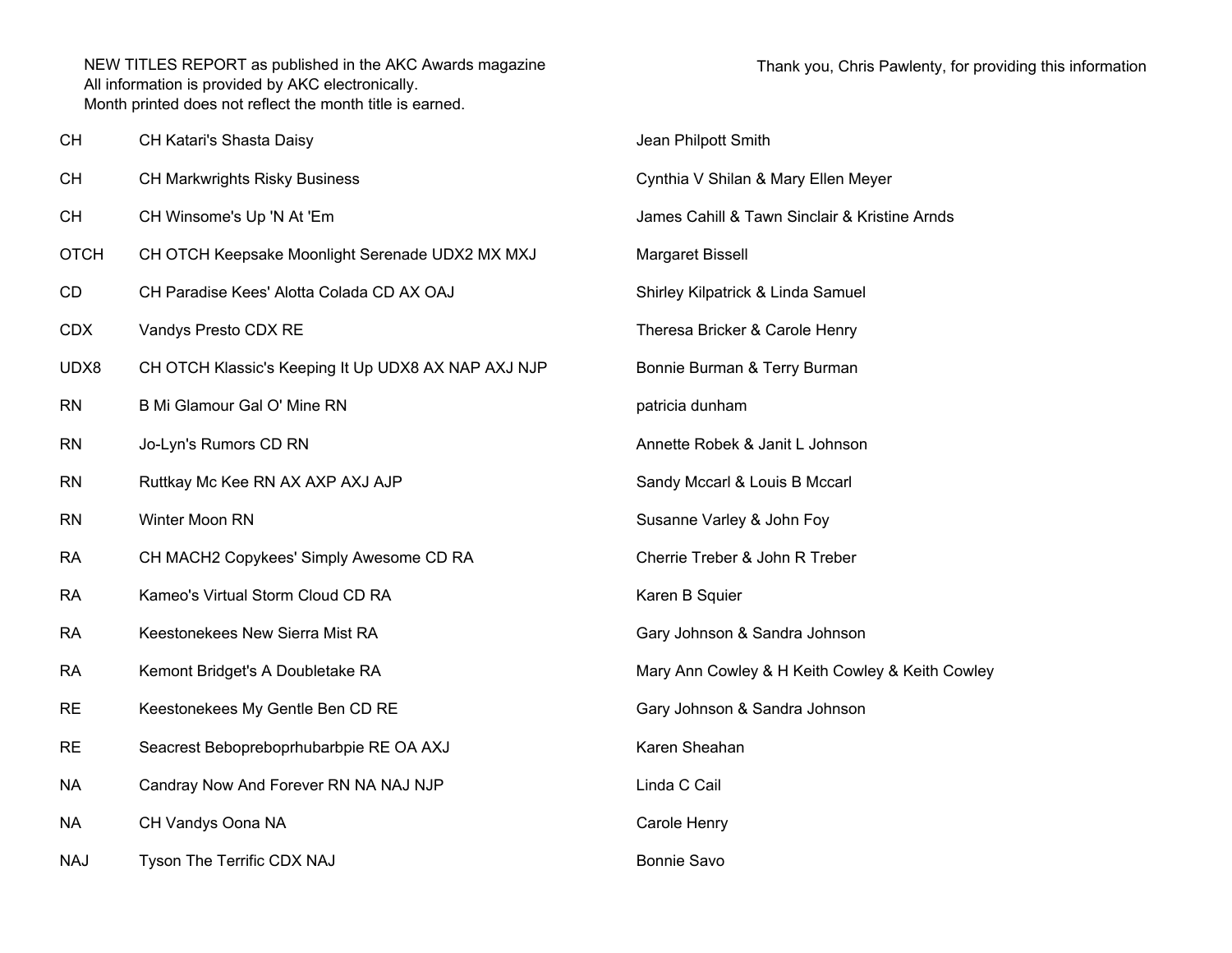| OA           | Little Quiesha Rose OA NAJ                  | Debra L Mccarty & Mark Mccarty       |
|--------------|---------------------------------------------|--------------------------------------|
| <b>OAJ</b>   | Little Quiesha Rose OA OAJ                  | Debra L Mccarty & Mark Mccarty       |
| <b>OAJ</b>   | CH Paradise Kees' Alotta Colada AX OAJ      | Shirley Kilpatrick & Linda Samuel    |
| OJP          | Maldolph's Kona Riblue AX OAP AXJ OJP       | Laura L Lenci                        |
| <b>AXJ</b>   | CH Shoreline's Tuff Act To Follow RA OA AXJ | Tawn Sinclair & John Sinclair        |
| МX           | Afkee's Undercover Angel RN MX AXJ          | Lexie E Billman                      |
| <b>MXJ</b>   | Thistledown Caroline AX MXJ                 | Judy Sage                            |
| MACH16       | MACH16 Molly CD                             | Maureen Waldron                      |
|              | from the September AKC Report               |                                      |
| <b>TITLE</b> | <b>NAME</b>                                 | <b>OWNERS</b>                        |
| <b>CH</b>    | <b>CH Confetti's Baccarat</b>               | Kathy Easter & Wendi Venable         |
| <b>CH</b>    | CH Jen'Ndi's Beauty And Demise              | Diane Wright & Jennifer McClure      |
| <b>CH</b>    | CH Jen'Ndi's Piping Hot                     | Marge White & Kathi Fleischer        |
| <b>CH</b>    | CH Kealoha's Spirit Of Owenbriar            | Laura Lenci                          |
| <b>CH</b>    | CH Kee-Royale's Park Avenue                 | Suzanne A Vessella                   |
| <b>CH</b>    | CH Masada Spinnakees' Isabelle              | Elizabeth Stover                     |
| <b>CH</b>    | CH Nightwind Take A Chance                  | John Brunnegraff & Mitzi Brunnegraff |
| <b>CH</b>    | <b>CH Sonata's Secret Sensation</b>         | Mark Loesser & Debera A Loesser      |
| <b>CH</b>    | CH Tapestry's Tenshi                        | Elizabeth Spedaliere                 |
| <b>CH</b>    | CH Trumpet's All Shook Up                   | Beth Blankenship                     |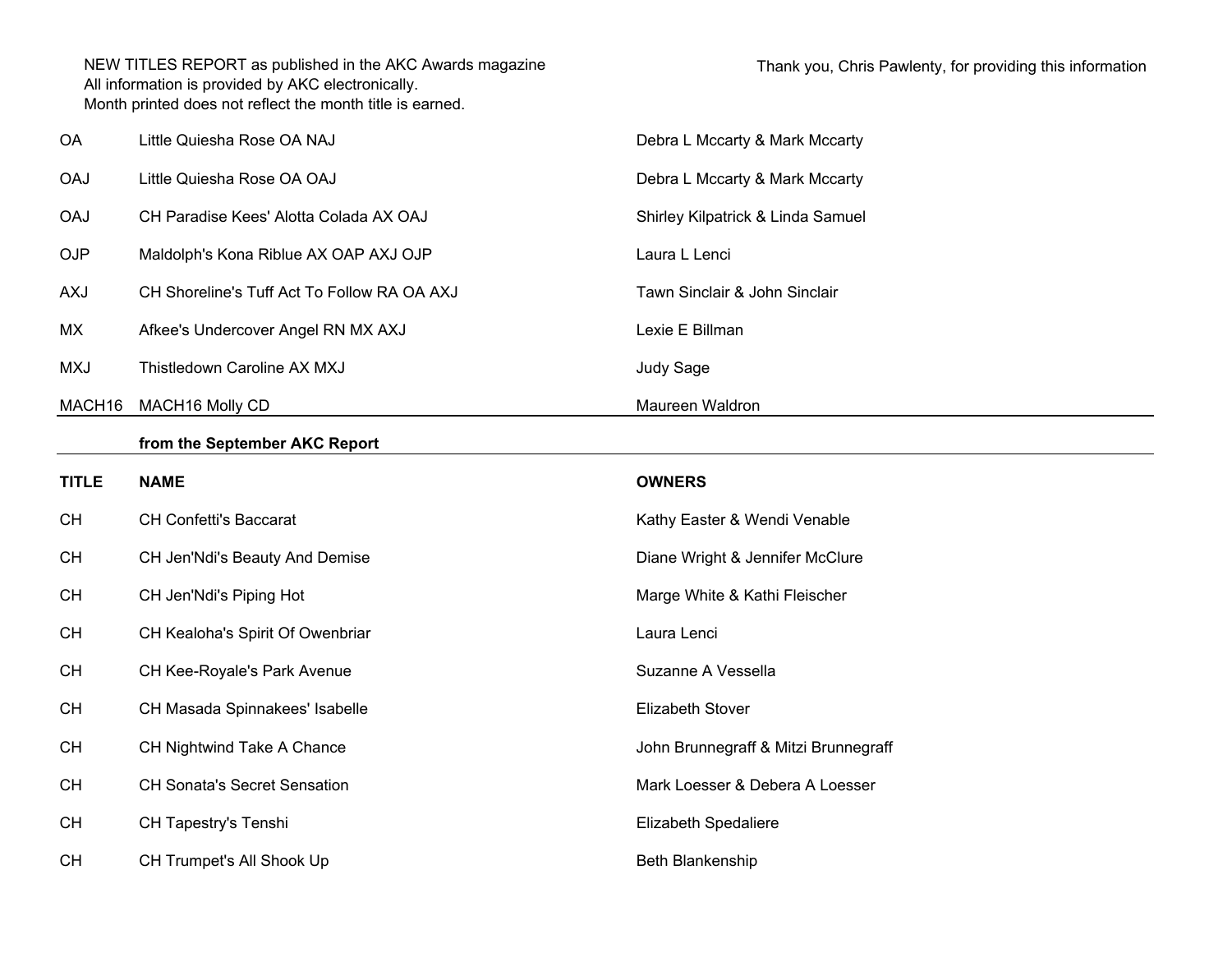| CН        | CH Trumpet's Walk This Way                         | Beth Blankenship                                          |
|-----------|----------------------------------------------------|-----------------------------------------------------------|
| CН        | CH Vosdal's Racin' For Checkers                    | Sal Sorice & Melanie Sorice & Lanora Madden               |
| CD        | CH Shoreline's Tuff Act To Follow CD RA OA AXJ     | Tawn Sinclair & John Sinclair                             |
| RN        | <b>Brodie Holcomb RN</b>                           | Pat Holcomb                                               |
| RN        | Chatawa Princess Jasmine RN                        | Christa Walther & Ann Terry                               |
| RN        | CH Jocose Jamaica'N Me Crazy RN                    | Kristina Witzka & Mrs. Maureen Garappolo                  |
| RN        | Sir Reginald Hildebrand RN                         | Pamela Hildebrand                                         |
| RA        | CH Bonnyvales's Wild Irish Rose RA                 | Darlene Bosch & Carolyn Wolfe & Jim Wolfe & Joanne Harrar |
| RA        | CH Cliffhouse Justice For All CD RA                | Kelli Denton & Becky Denton                               |
| RA        | Musikkees Mustang Sally CDX RA AX AXJ              | Joann Hoffpauir                                           |
| RA        | Musikkees Rockee MTN High CDX RA NA OAJ            | Jo Ann Hoffpauir                                          |
| RA        | CH Shoreline's Up Up And Away RA OA AXJ            | Barbara Lombard & Tawn Sinclair                           |
| <b>RE</b> | CH Jo-Lyn's Dasher CD RE NA NAP NJP                | Donna L Schmitt & Janit L Johnson                         |
| <b>RE</b> | Keestonekees New Sierra Mist RE                    | Gary Johnson & Sandra Johnson                             |
| <b>RE</b> | CH Kuhls Mardi Gras Mystery RE                     | Victoria Youngmeyer & Steven W Williams                   |
| <b>RE</b> | Laser Stayn Live Thru Trumpet CDX RE               | <b>Bonnie Davis</b>                                       |
| <b>RE</b> | Musikkees Rockee MTN High CDX RE NA OAJ            | Jo Ann Hoffpauir                                          |
| RE.       | CH MACH2 Windrift's Rocky MTN Blues CDX RE AXP AJP | Beth Godwin                                               |
| NА        | CH Jo-Lyn's Dasher CD RA NA NAP NJP                | Donna L Schmitt & Janit L Johnson                         |
| NА        | Resq's Kansas Tornado NA                           | Craig Josling & Judith Hintzman                           |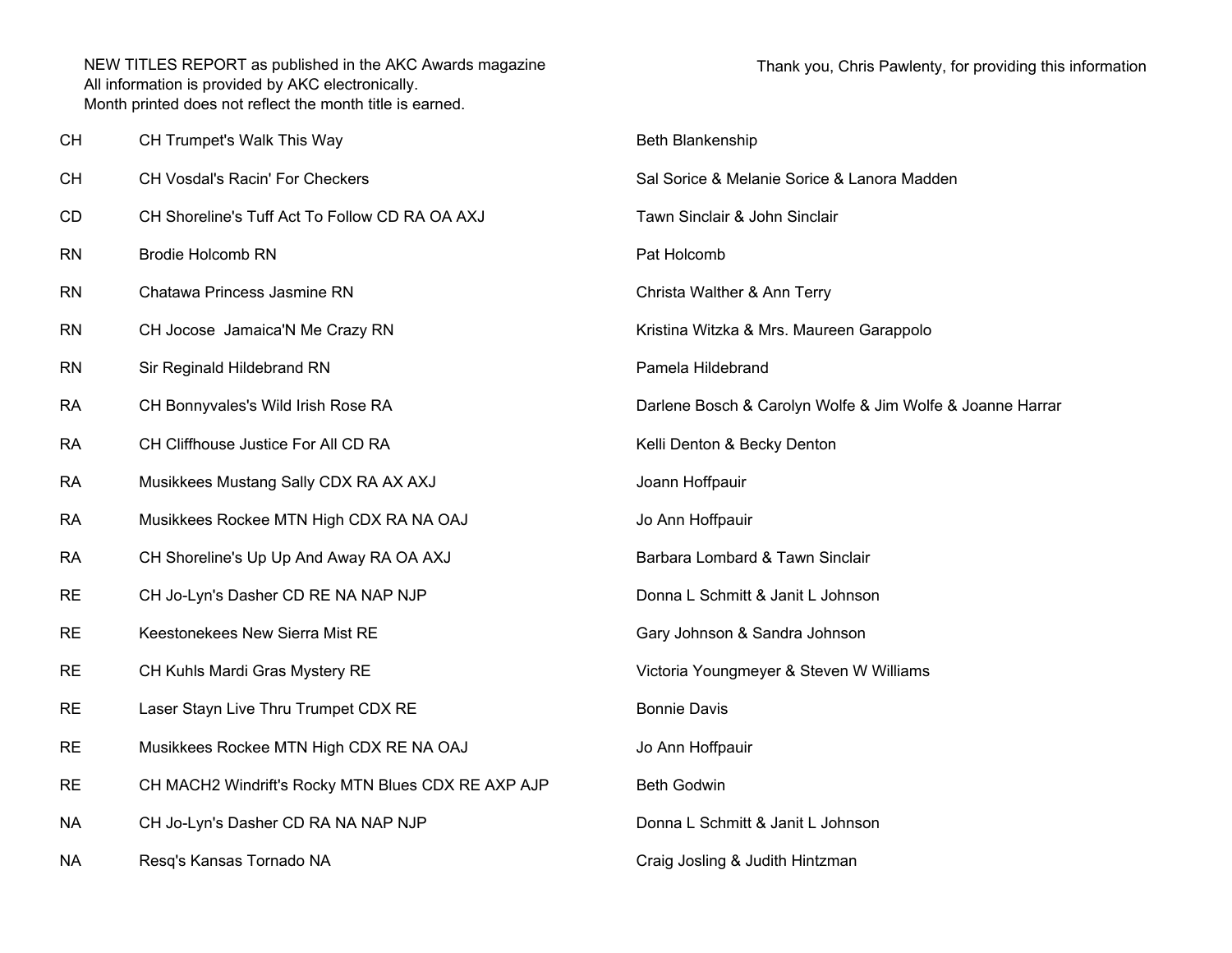| <b>NAJ</b>        | Cari-On Cool Hand Luke NAJ             | Tom Ballen & Amy Ballen & Rene Sauser & Dennis Lehouillier |  |
|-------------------|----------------------------------------|------------------------------------------------------------|--|
| <b>NAJ</b>        | CH Vandys Oona NA NAJ                  | Carole Henry                                               |  |
| <b>NAJ</b>        | Winsome's Somthing To Talk About NAJ   | Christa Sheek                                              |  |
| AX                | Leslie's Little Kiwi AX OAJ            | Leslie Meyn                                                |  |
| <b>AXJ</b>        | Carr Kees Rick's Roosevelt CD AX AXJ   | Pat Stolte                                                 |  |
| AXJ               | CH Shoreline's Ready T'Winsome OA AXJ  | Kristine Arnds & Tawn Sinclair                             |  |
| MX                | Darkenwald Second Spirit CDX RA MX MXJ | Patricia Ferguson & Fran D'Amico                           |  |
| <b>MACH</b>       | MACH Keepsake Life's A Circus RN       | Mary Kay Keenan                                            |  |
| MACH <sub>2</sub> | MACH2 Afkee's Megamotion               | Maureen Waldron                                            |  |
|                   | from the October AKC Report            |                                                            |  |
|                   |                                        |                                                            |  |
| <b>TITLE</b>      | <b>NAME</b>                            | <b>OWNERS</b>                                              |  |
| <b>CH</b>         | CH Cambrys Hot And Spicy               | Camille M Bray                                             |  |
| <b>CH</b>         | CH Confetti's Passion Flower           | Janice Harris                                              |  |
| <b>CH</b>         | CH Dreamwoods Hot Summer Night         | Elisabeth Dankert & Debra Tousey                           |  |
| <b>CH</b>         | CH Dreamwoods Some Like It Hot         | Debra A Tousey & Karen Evasuik                             |  |
| <b>CH</b>         | CH Epic's Mr Took                      | Leslie R Perkins & Holly R Perkins                         |  |
| <b>CH</b>         | CH Jen Ndi's Birds Of Prey             | Kelli Kolar & Jennifer McClure & Madison Kolar             |  |
| <b>CH</b>         | CH Ladyslipper's Lava Rock             | Nancy J Cameron & G M Godfrey & Karen S Godfrey            |  |
| <b>CH</b>         | CH Paradise Island Novel Delite        | Barbara Cobean & Linda Samuel                              |  |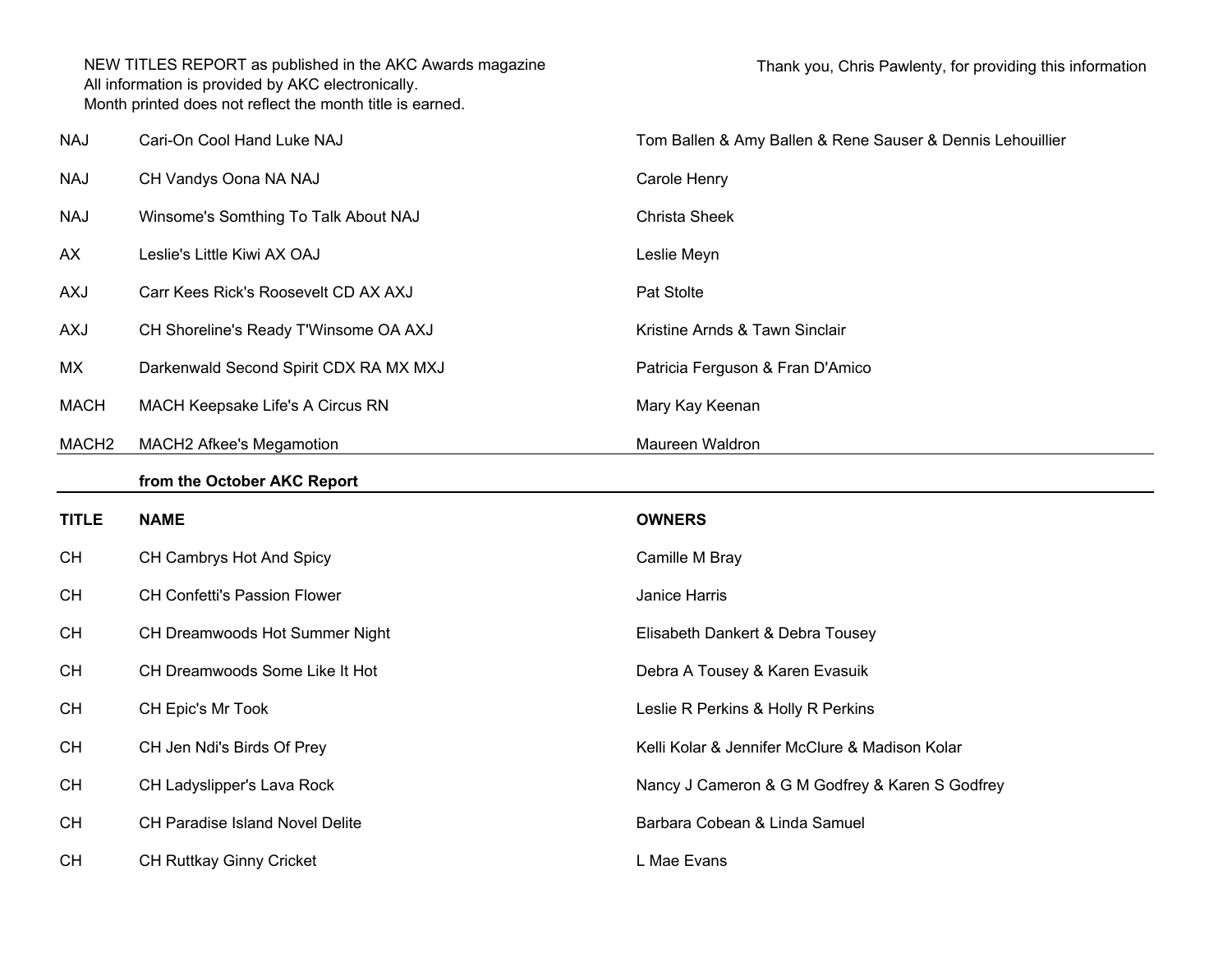| <b>CH</b>    | <b>CH Ruttkay Sagittarius</b>                 | Maggie Ambrose & L Mae Evans                                  |
|--------------|-----------------------------------------------|---------------------------------------------------------------|
| <b>CH</b>    | CH Ruttkay Supersonic Wyn                     | Roy Finney                                                    |
| <b>CH</b>    | CH Thistledown Olivia                         | Irene Maxwell & Suznne Vessella                               |
| <b>CH</b>    | CH Trumpet's China Cat Sunflower              | Ms. Bonnie Hronek & Beth Blankenship                          |
| <b>CH</b>    | CH Vali's Michelangelo                        | Leighanne Dauro                                               |
| <b>RN</b>    | Rainkees Time For A Shamrock RN               | Judi A James                                                  |
| <b>RA</b>    | CH Windrift Kemont Hope Diamond CDX RA OA OAJ | Sharon Rehder                                                 |
| <b>RE</b>    | CH Cari-On Tootsie Of Shadowood CDX RE        | Barbara A Brown                                               |
| <b>NA</b>    | Vandys Presto CDX RE NA                       | Theresa Bricker & Carole Henry                                |
| <b>NAJ</b>   | Vandys Presto CDX RE NA NAJ                   | Theresa Bricker & Carole Henry                                |
| <b>OA</b>    | Sylvan Hot 'N Spicy OA NAJ                    | Phillip Hunt & Loretta Hunt                                   |
| <b>OAJ</b>   | Sylvan Hot 'N Spicy OA OAJ                    | Phillip Hunt & Loretta Hunt                                   |
| <b>MACH</b>  | <b>MACH Tasmanian Tiki</b>                    | Marsha Yaeger                                                 |
|              | from the November AKC Report                  |                                                               |
| <b>TITLE</b> | <b>NAME</b>                                   | <b>OWNERS</b>                                                 |
| <b>CH</b>    | CH Cari-On Flying Solo                        | Rene Sauser & Dennis Lehouillier                              |
| <b>CH</b>    | CH Epic's Fancy Flight To Adonai              | Melinda Hughes & Leslie Perkins                               |
| <b>CH</b>    | CH Glencove's Pop The Cork                    | Jan Bundsen & Tawn Sinclair & Sande Bundsen & Delaena Bundsen |
| <b>CH</b>    | CH Keeburnie Masada's Solar Flare             | Jill Eastman                                                  |
| <b>CH</b>    | CH Kj's Purrogative                           | Kristen Dowd                                                  |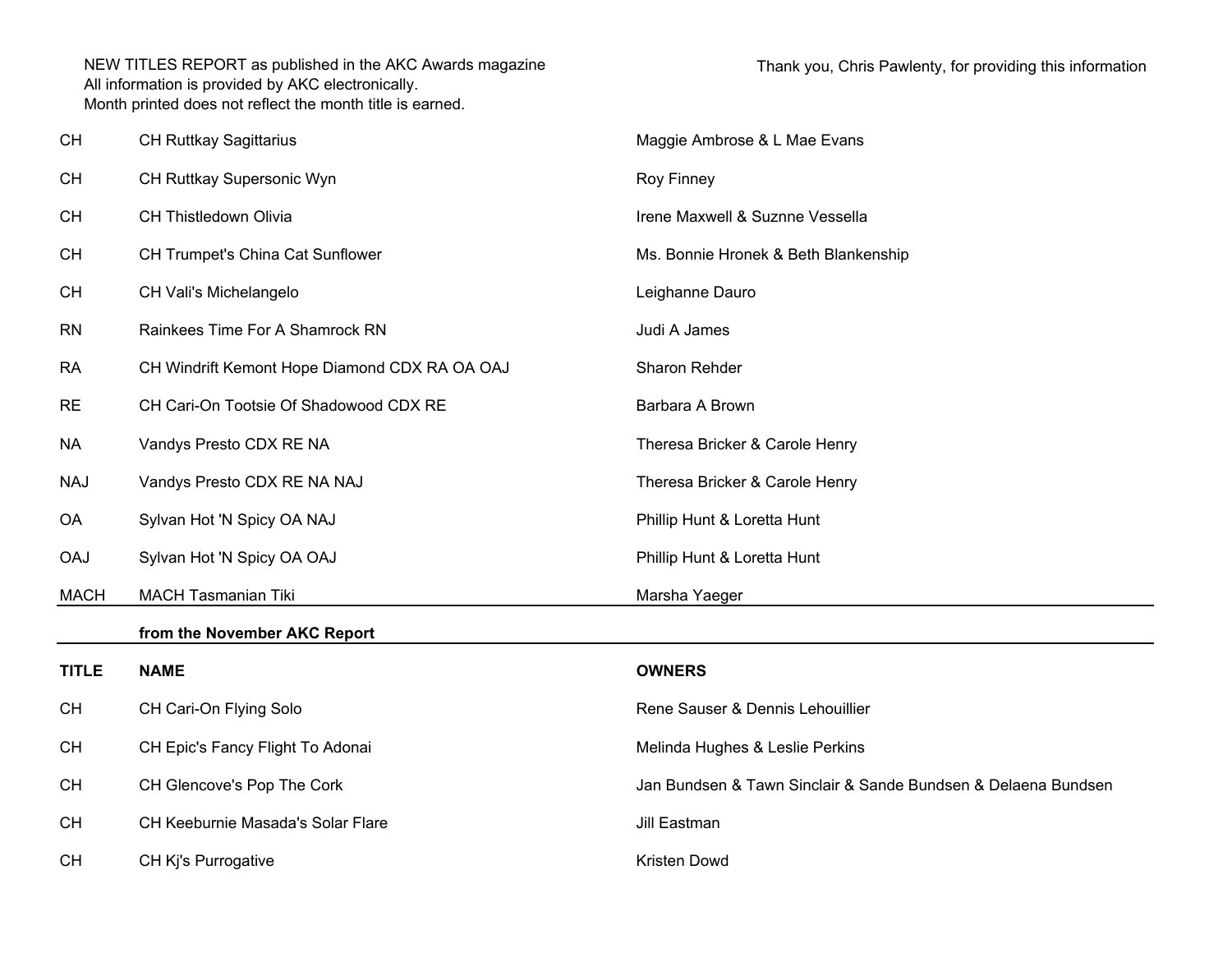| <b>CH</b>  | CH Markwright's Chasing Liberty                       | Hollie Brown                               |
|------------|-------------------------------------------------------|--------------------------------------------|
| <b>CH</b>  | CH Sherwood's Kimar Kosmo-Knot                        | Kimberly Wallace & Mark Schall             |
| <b>CH</b>  | CH Sherwood's Run For The Roses                       | Phyllis Noonan                             |
| <b>CH</b>  | <b>CH Vandaban Wessex</b>                             | Deborah Lynch & Jeanne Buente              |
| <b>CH</b>  | CH Vosdal's Wild Sprite Racer                         | Ed Sicard & Cathy Sicard & LaNora I Madden |
| <b>RN</b>  | Afkee's Mistress Of The Dark RN                       | Lexie E Billman                            |
| <b>RN</b>  | Wilson's Silver Treasure CD RN                        | Barbara Jean Wilson & Norman G. Wilson     |
| <b>RA</b>  | B Mi Glamour Gal O' Mine RA                           | patricia dunham                            |
| <b>RA</b>  | CH Roc-N-Ro's Mountains High CDX RA                   | Emily Taggart & Harold Taggart             |
| <b>RE</b>  | MACH Imagine Great Expectations CD RE NAP NJP         | <b>Beth Godwin</b>                         |
| <b>RE</b>  | CH Shadowood's Kandi Kan Du CD RE                     | Barbara A Brown                            |
| <b>RE</b>  | CH Shoreline's Tuff Act To Follow CD RE OA AXJ        | Tawn Sinclair & John Sinclair              |
| <b>NA</b>  | Winsome's Somthing To Talk About NA NAJ               | <b>Christa Sheek</b>                       |
| <b>NAJ</b> | Resq's Kansas Tornado NA NAJ                          | Craig Josling & Judith Hintzman            |
| <b>NAJ</b> | CH Winsome's Reason To Believe NAJ                    | Kristine Arnds                             |
| <b>NAP</b> | CH Daimler Hot Kruisen With Harley CDX AX AXJ NAP NJP | <b>Shirley Kilpatrick</b>                  |
| <b>NJP</b> | CH Daimler Hot Kruisen With Harley CDX AX AXJ NJP     | <b>Shirley Kilpatrick</b>                  |
| OAP        | MACH2 Bailey's Irish Cream UD OAP OJP                 | Kay Vonnahme                               |
| <b>OJP</b> | MACH2 Bailey's Irish Cream UD OAP OJP                 | Kay Vonnahme                               |
| MX         | Thistledown Caroline MX MXJ                           | Judy Sage                                  |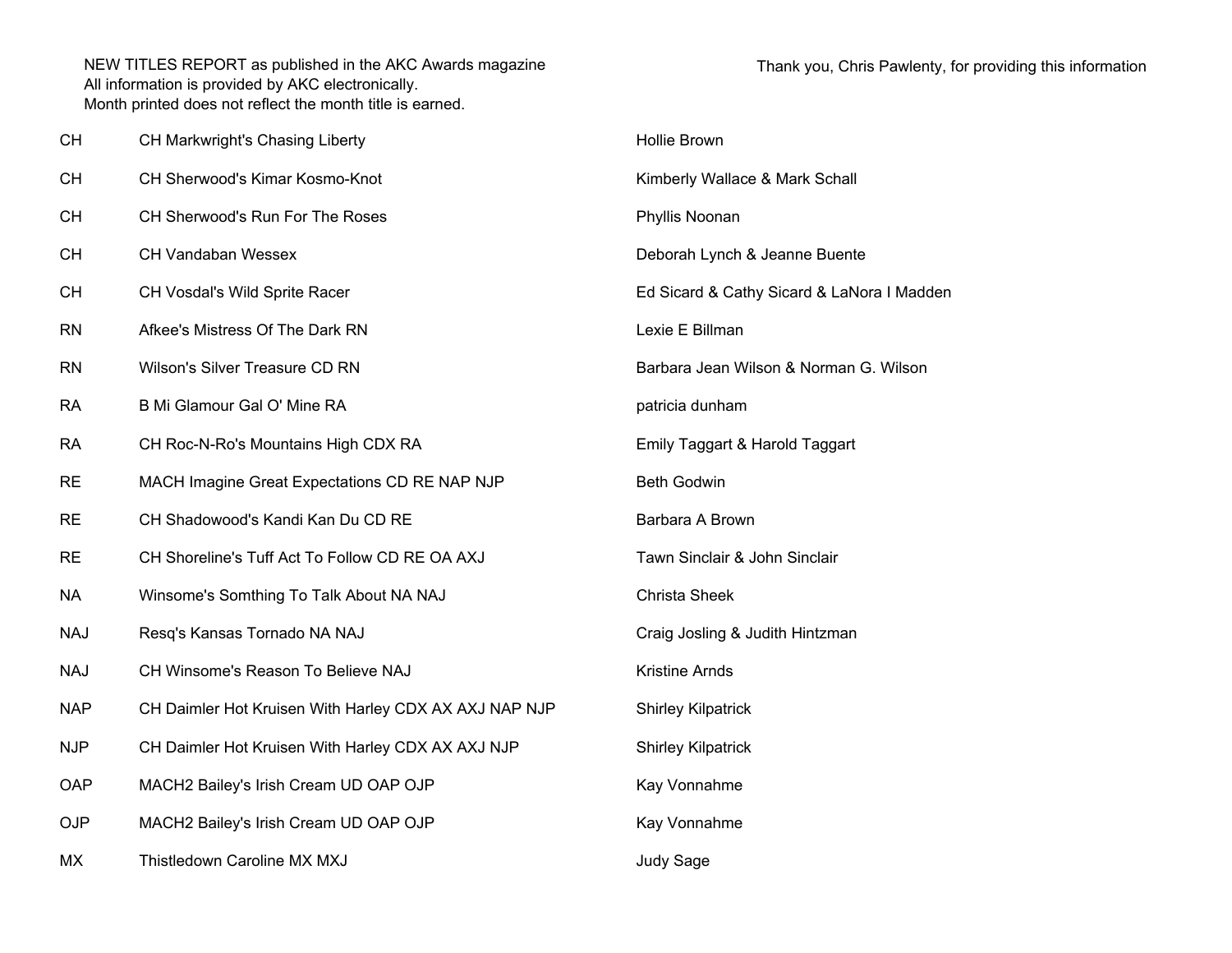|                  | NEW TITLES REPORT as published in the AKC Awards magazine<br>All information is provided by AKC electronically.<br>Month printed does not reflect the month title is earned. | Thank you, Chris Pawlenty, for providing this information |
|------------------|------------------------------------------------------------------------------------------------------------------------------------------------------------------------------|-----------------------------------------------------------|
| <b>MXJ</b>       | Daimler's Dress-Ta-Kill CDX MX MXJ                                                                                                                                           | <b>Shirley Kilpatrick</b>                                 |
| <b>MXJ</b>       | CH Keepsake Giving Me Chills CDX AX MXJ                                                                                                                                      | Margaret Bissell                                          |
| MXP <sub>2</sub> | CH Kameo's Inspiration RN MX MXJ MXP2 MJP                                                                                                                                    | Lexie E Billman                                           |
| MJP2             | CH Kameo's Inspiration RN MX MXJ MXP2 MJP2                                                                                                                                   | Lexie E Billman                                           |
|                  | from the December AKC Report                                                                                                                                                 |                                                           |
| <b>TITLE</b>     | <b>NAME</b>                                                                                                                                                                  | <b>OWNERS</b>                                             |
| CH               | CH Cadance Copy Cat                                                                                                                                                          | Cathy E Smith                                             |
| <b>CH</b>        | CH Designers Magic Ina Bottle 4cj                                                                                                                                            | Joyce Cardwell & Rita Jacobs                              |
| CH               | CH Foxfair Let It Ride                                                                                                                                                       | Sally Carr & R Douglas Kepp                               |
| <b>CH</b>        | CH Foxfair Valentina                                                                                                                                                         | Jeannie Buente & Debbie Lynch                             |
| <b>CH</b>        | CH Foxifayre So Debonnaire With Valindale                                                                                                                                    | Mrs. J. Gauchat-Hargis & Mr. J. Hargis                    |
| <b>CH</b>        | CH Hermit's City Of Angels                                                                                                                                                   | Kathy Sokac                                               |
| <b>CH</b>        | CH Katari-Jolyn Come Fly With Me                                                                                                                                             | Janit L Johnson & Jean P Smith                            |
| <b>CH</b>        | CH Keesbrook's Bada Boom                                                                                                                                                     | Brenda Brookes & Linda Owens                              |
| <b>CH</b>        | CH Kimar's Wund-Ry Angels Blush                                                                                                                                              | Kimberly Wallace & Mark Schall                            |
| <b>CH</b>        | CH Ladyslipper's Wind Song                                                                                                                                                   | Karen S Godfrey & G M Godfrey                             |
| <b>CH</b>        | <b>CH Quest Miss Congeniality</b>                                                                                                                                            | Brenda Brookes & Linda Owens & Maureen Winters            |
| <b>CH</b>        | CH Rainkees Shadow Dancer                                                                                                                                                    | Allan Rainwater & Barbara Norsworthy & Helen L Wymore     |
| <b>CH</b>        | CH Trumpet's Drop Dead Gorgeous                                                                                                                                              | Kathy Sokac                                               |
| <b>CH</b>        | CH Windrift's Foreign Funds                                                                                                                                                  | Joanne Reed                                               |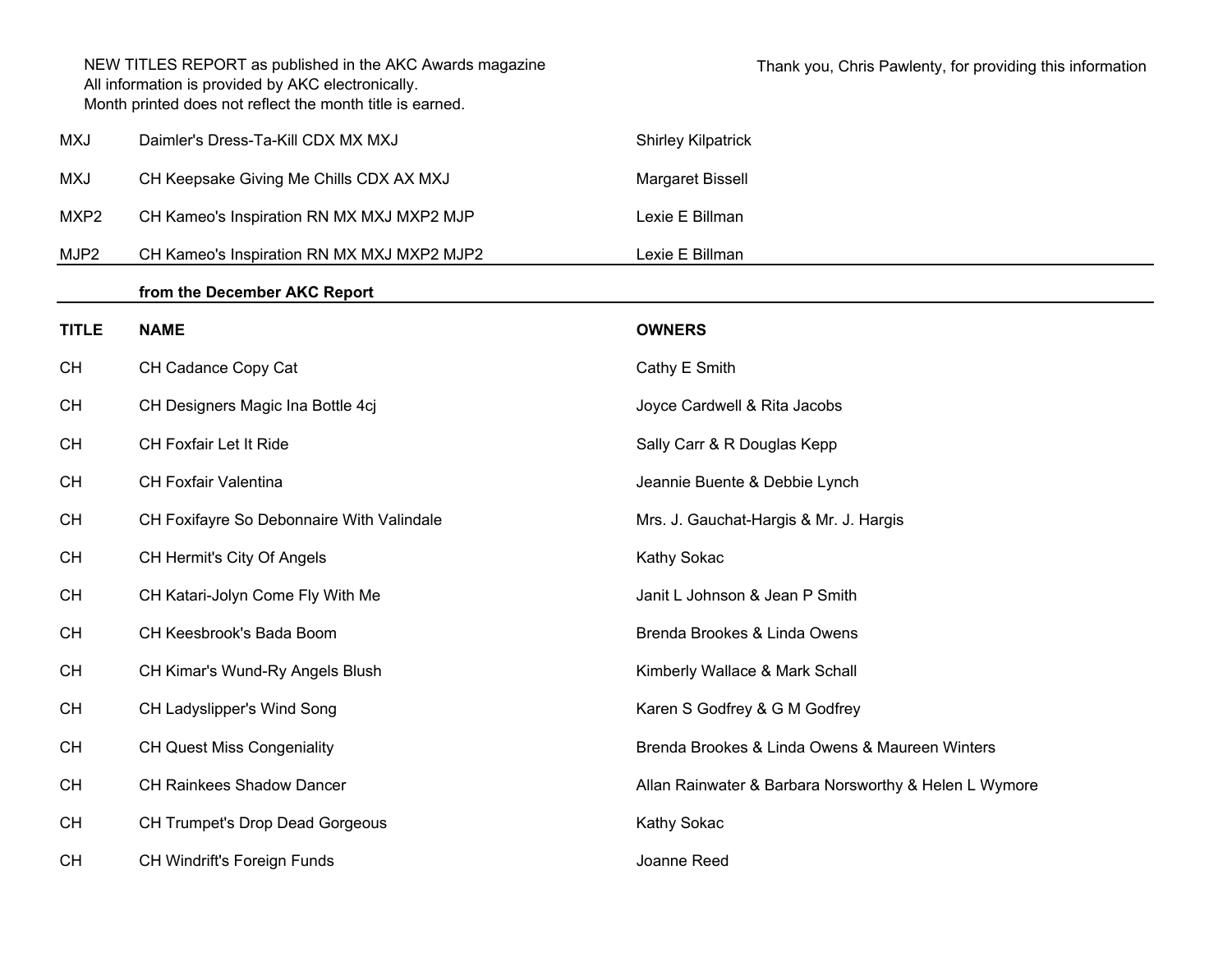| UDX9                             | CH OTCH Klassic's Keeping It Up UDX9 AX AXJ NAP NJP | Bonnie Burman & Terry Burman             |
|----------------------------------|-----------------------------------------------------|------------------------------------------|
| <b>RN</b>                        | CH K-Central's Smooth Operator RN                   | Maureen Parsons                          |
| <b>RN</b>                        | Renton's Rainbeau RN                                | Bonnie Savo                              |
| <b>RN</b>                        | Seamist's Storm On The Horizon CDX RN AX AXJ        | C Jean Munger                            |
| <b>RN</b>                        | <b>Wilbars Sunnie II RN</b>                         | William And Barbara Morrison             |
| <b>RA</b>                        | CH Jocose Jamaica'N Me Crazy RA                     | Kristina Witzka & Mrs. Maureen Garappolo |
| <b>RAE</b>                       | Ruttkay Goodgollymiss Molly CDX RAE AX OAJ          | Mario & Esther Stalker                   |
| <b>NA</b>                        | Tyson The Terrific CDX NA NAJ                       | Bonnie Savo                              |
| <b>NAJ</b>                       | Keepsake Gotcha On My Mind NAJ                      | Mary Kay Keenan                          |
| <b>NAJ</b>                       | Winsome's Uptown Girl NAJ                           | Christa Sheek                            |
| OA                               | Candray Now And Forever RN OA OAJ NJP               | Linda C Cail                             |
| OA                               | CH Lbk's Silver Mackaya Bella OA NAJ                | Robin Hite                               |
| <b>OA</b>                        | CH Vandys Oona OA NAJ                               | Carole Henry                             |
| <b>OAJ</b>                       | Candray Now And Forever RN NA OAJ NJP               | Linda C Cail                             |
| <b>AXJ</b>                       | Keesbrook's Nick O 'Thyme OA AXJ NAP NJP            | Katharine E Murphy                       |
| <b>AXJ</b>                       | Little Quiesha Rose OA AXJ                          | Debra L Mccarty & Mark Mccarty           |
| МX                               | CH Keepsake Giving Me Chills CDX MX MXJ             | Margaret Bissell                         |
| <b>MACH</b>                      | MACH Jo-Lyn's Summer Mist CDX                       | Kay Vonnahme & Janit L Johnson           |
| MACH4                            | MACH4 Sierra Buster Bear CDX                        | Kay Vonnahme                             |
| 2007 from the January AKC Report |                                                     |                                          |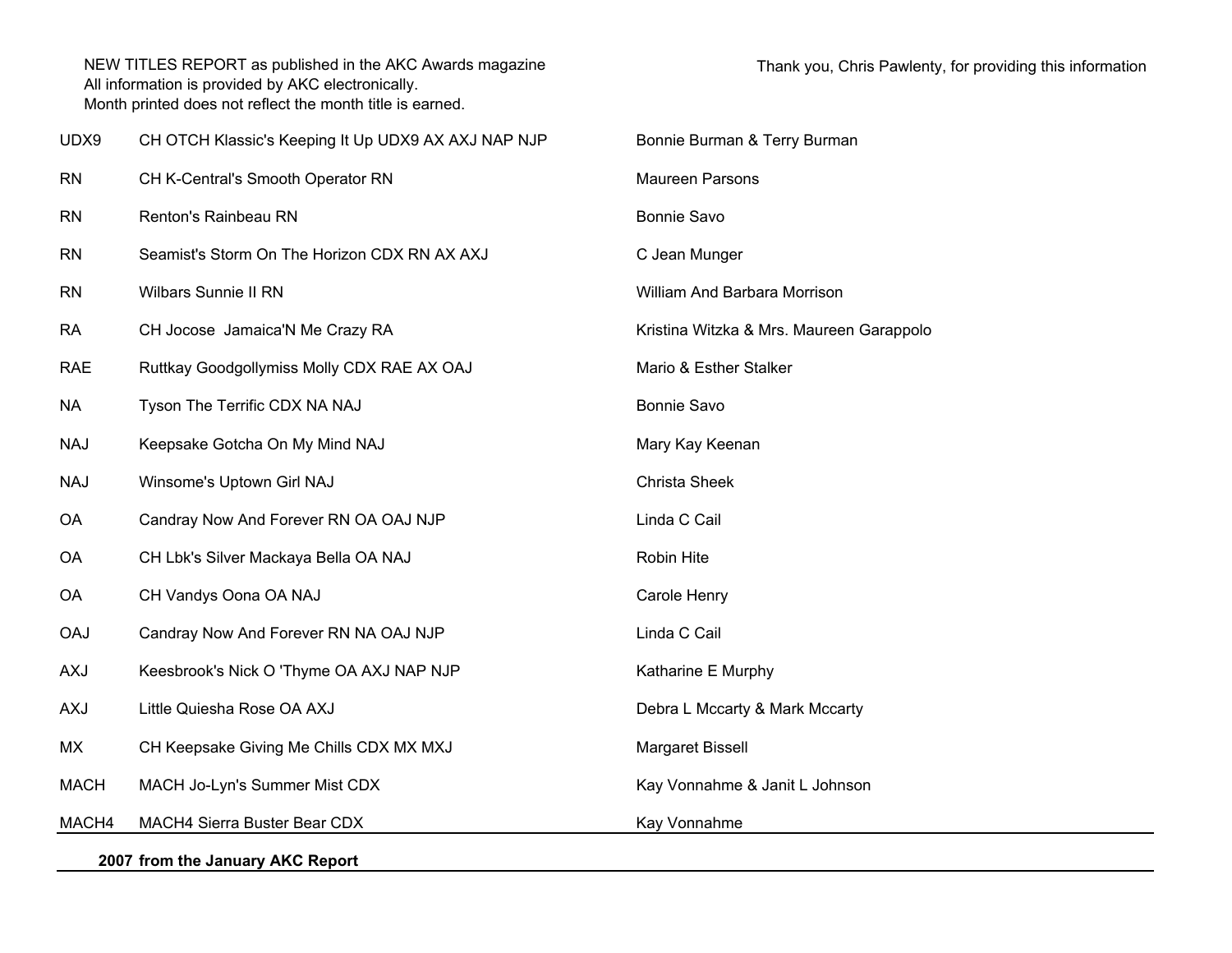Thank you, Chris Pawlenty, for providing this information

| <b>TITLE</b> | <b>NAME</b>                            | <b>OWNERS</b>                                              |
|--------------|----------------------------------------|------------------------------------------------------------|
| <b>CH</b>    | <b>CH Daimler's Summer Adventure</b>   | Joy-Ann Pool                                               |
| <b>CH</b>    | <b>CH Darkenwald Avalanche</b>         | Cynthia Frederiksen & Suzette Lefebvre & Soren Frederiksen |
| <b>CH</b>    | CH Designer's Pop Star                 | Joyce Cardwell & Rita L Jacobs                             |
| <b>CH</b>    | CH Karina's Rhythm Of Fire             | Vickie L Louie & Karen Evasuik                             |
| <b>CH</b>    | CH Keeburnie Silver Tabarro            | <b>Ardis Shurtleff</b>                                     |
| <b>CH</b>    | CH Keeplay's Nothing But Nonsense      | Deborah Hibberd & John Lance Hibberd                       |
| <b>CH</b>    | CH Lbk Sweet Hannah Bear               | susan montgomery & christopher montgomery                  |
| <b>CH</b>    | <b>CH Quest Mercedes</b>               | <b>Maureen Winters</b>                                     |
| <b>CH</b>    | <b>CH Skyline's Celemir</b>            | Michele McGrath                                            |
| <b>CH</b>    | CH Skyline's Fishing For Compliments   | Susan Cullen & Kristen Cullen D.V.M.                       |
| <b>CH</b>    | <b>CH Windrifts Rockette</b>           | Sharon Cardona                                             |
| CD           | Geluk Miss Daffodil Hillside CD OA OAJ | M Frances Boyle                                            |
| CD           | CH Kuhls Mardi Gras Mystery CD RE      | Victoria Youngmeyer & Steven W Williams                    |
| <b>RN</b>    | CH Ashbrook's Inside Trader CD RN      | Karen Blair & Linda B Moss                                 |
| <b>RN</b>    | Jo-Lyn's Snowman RN NA NAJ NAP         | Patty Helmig                                               |
| <b>RN</b>    | Keen RN                                | Patty Helmig                                               |
| <b>RN</b>    | Rodney Harold Rufus RN                 | <b>Elizabeth Strick</b>                                    |
| <b>RA</b>    | Keen RA                                | Patty Helmig                                               |
| <b>RA</b>    | CH Vandys JJ CD RA AX AXJ              | Carole Henry                                               |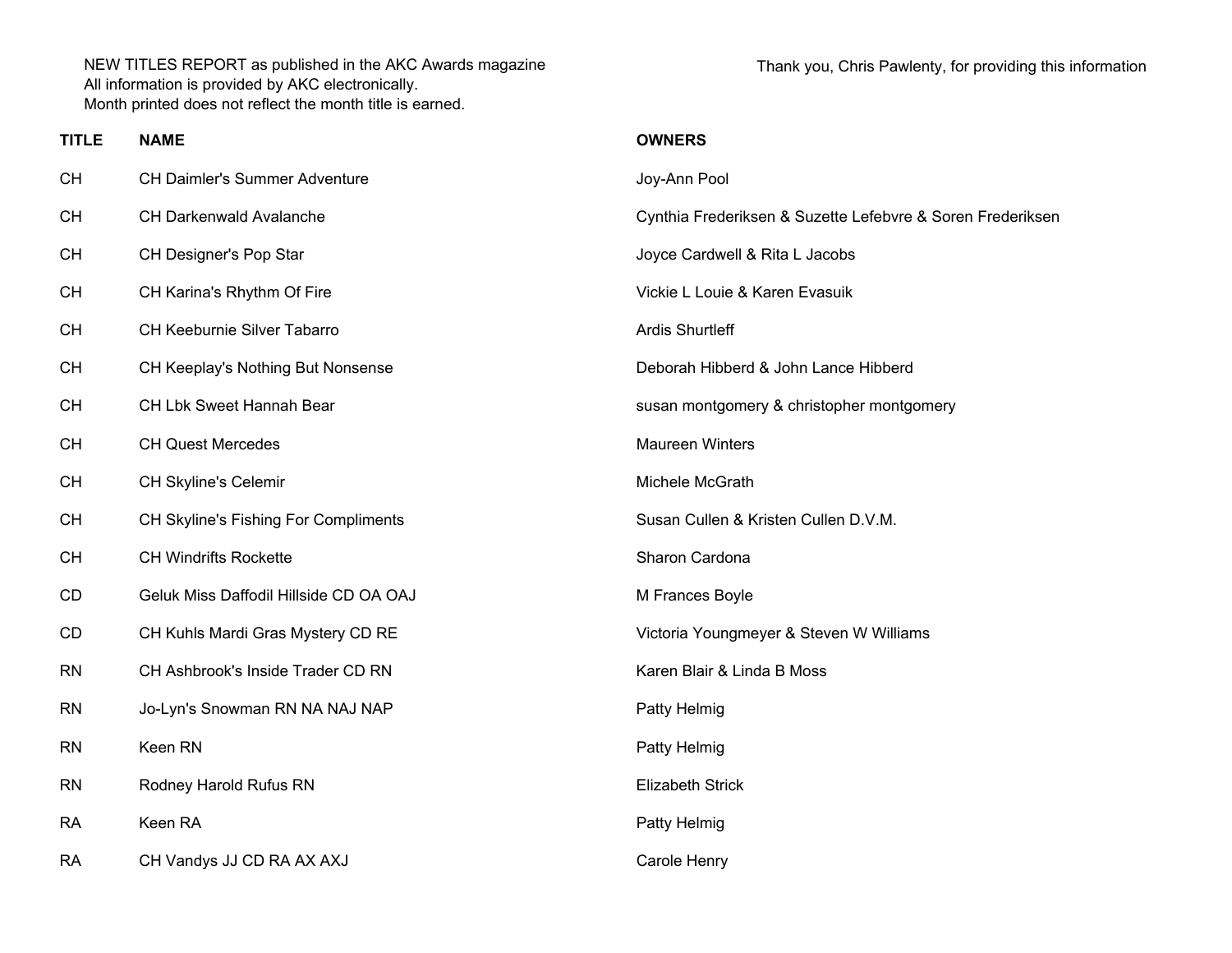| <b>RE</b>    | CH Bonnyvales's Wild Irish Rose RE               | Darlene Bosch & Carolyn Wolfe & Jim Wolfe & Joanne Harrar |  |
|--------------|--------------------------------------------------|-----------------------------------------------------------|--|
| <b>RE</b>    | Ponchita RE MX MXJ                               | William F Stiles & Merlene H Stiles                       |  |
| <b>RE</b>    | Vandys Xalin UD RE AX AXJ OAP OJP                | Roxanne Dyer                                              |  |
| <b>NA</b>    | Winsome's Uptown Girl NA NAJ                     | Christa Sheek                                             |  |
| <b>NAP</b>   | Keepsake Spring Into Action CD RA AX AXJ NAP NJP | Frances D'Amico & Patricia Ferguson                       |  |
| <b>NJP</b>   | Darkenwald Paladin NJP                           | Clifford G Keifer & Patricia K Keifer                     |  |
| <b>NJP</b>   | Keepsake Spring Into Action CD RA AX AXJ NJP     | Frances D'Amico & Patricia Ferguson                       |  |
| <b>OA</b>    | Musikkees Rockee MTN High CDX RE OA OAJ          | Jo Ann Hoffpauir                                          |  |
| <b>OAJ</b>   | Keepsake Gotcha On My Mind OAJ                   | Mary Kay Keenan                                           |  |
| <b>OAJ</b>   | Winsome's Somthing To Talk About NA OAJ          | Christa Sheek                                             |  |
| AX           | Geluk Miss Daffodil Hillside CD AX OAJ           | M Frances Boyle                                           |  |
| AX           | Keesbrook's Nick O 'Thyme AX AXJ NAP NJP         | Katharine E Murphy                                        |  |
| <b>AXJ</b>   | Candray Now And Forever RN OA AXJ NJP            | Linda C Cail                                              |  |
| <b>AXJ</b>   | CH Windrift Kemont Hope Diamond CDX RA OA AXJ    | Sharon Rehder                                             |  |
| <b>MXJ</b>   | Afkee's Undercover Angel RN MX MXJ               | Lexie E Billman                                           |  |
| <b>MXJ</b>   | Seamist's Storm On The Horizon CDX RN AX MXJ     | C Jean Munger                                             |  |
| <b>MACH</b>  | CH OTCH MACH Keepsake Moonlight Serenade UDX2    | Margaret Bissell                                          |  |
|              | from the February AKC Report                     |                                                           |  |
| <b>TITLE</b> | <b>NAME</b>                                      | <b>OWNERS</b>                                             |  |
| <b>CH</b>    | <b>CH Allante's Shameless</b>                    | Jeri Caldwell & Alan Leff & David Caldwell                |  |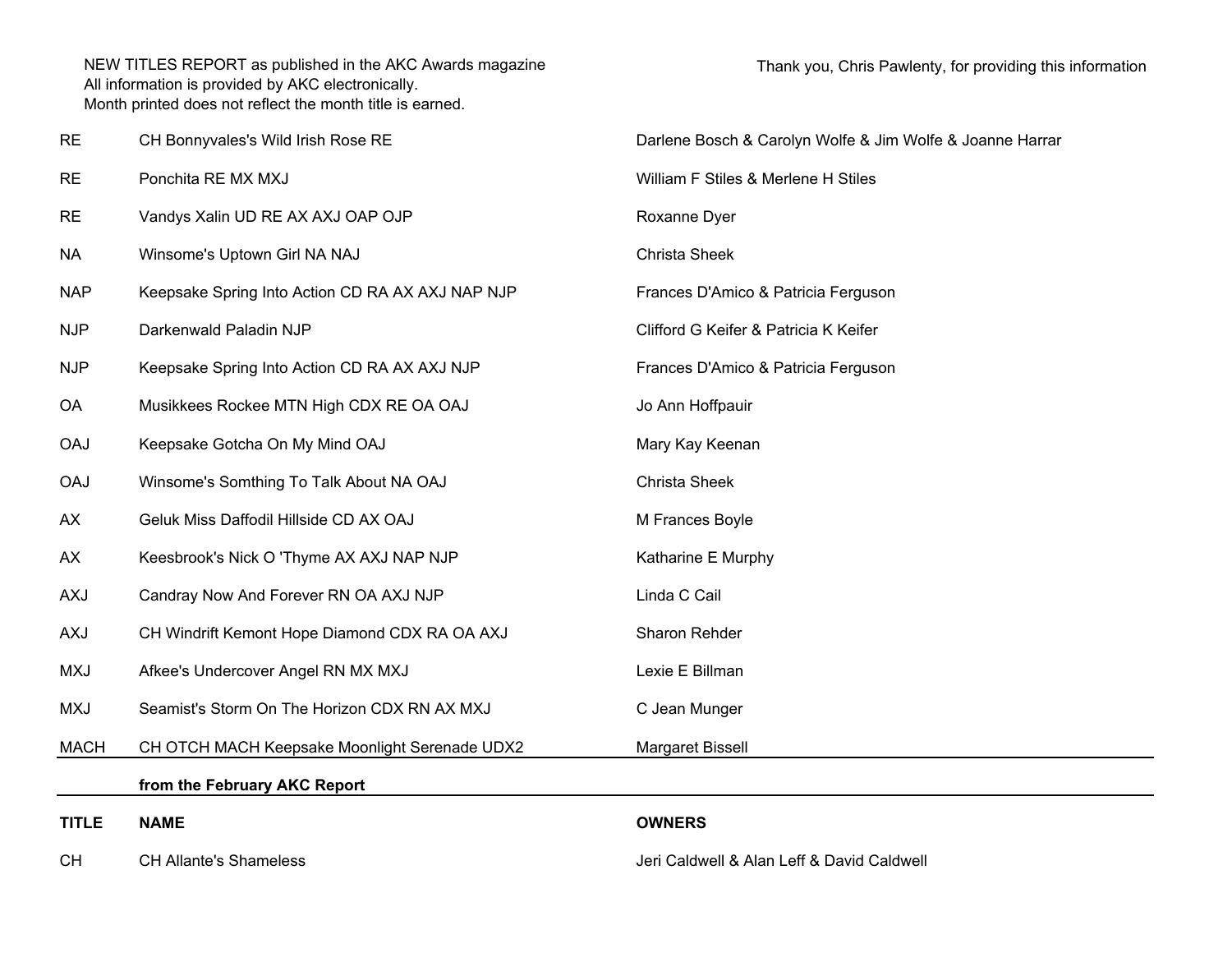| CН  | CH Covenants Sureshot To Heaven          | Sara Estenson & Anita Houchins & Dina Estenson             |
|-----|------------------------------------------|------------------------------------------------------------|
| CН  | CH Itz'Za Laughter From Heaven           | Anne M Dunn                                                |
| CН  | CH K-Central's Nobody's Fool             | Sherri-Anne Kovach                                         |
| CН  | CH Keeshoda's Dream Seeker Of Harem      | Harold Taggart & Emily Taggart & Angelica Lauletta         |
| CН  | CH Ki's Father Knows Best                | Traci Wasser & Kristen Dowd                                |
| CН  | <b>CH Nightwatch Nautical Nonsense</b>   | Martha V Huck & Russell O Huck                             |
| CН  | CH Odyssey's Agent Of Kaos               | Kurt Detamore & Stephanie Detamore                         |
| CН  | <b>CH Parrkees Discovery</b>             | Jo Anne Schram & Eileen A Parr                             |
| CН  | CH Star-Kees' To The Purple Born         | Bernard J Halliwell & Robin Stark & Jimmy Kranz            |
| CН  | <b>CH Sun-Kiss Richie</b>                | Linda Cail & Donna Williams & Ernest Williams              |
| CН  | CH Trumpet's Jumpin' Jack Flash          | Beth Blankenship                                           |
| CН  | <b>CH Vandys Queez</b>                   | Carole Henry                                               |
| RN  | CH Keedox Moonshadow Nighthawk CD RN     | Ellen B Kramer                                             |
| RN  | Kesmopolitan Serendipity RN              | Dawn M Sung                                                |
| RN  | Klassic's Play With Fire RN              | Ann M McHugh                                               |
| RA  | Benden's Klassic Bad Andie CD RA         | Ann M Mchugh                                               |
| RAE | Musikkees Rockee MTN High CDX RAE OA OAJ | Jo Ann Hoffpauir                                           |
| TD  | Ruttkay Autumn Bronze TD                 | Daisy Mae Kramer                                           |
| NА  | Cari-On Cool Hand Luke NA NAJ            | Tom Ballen & Amy Ballen & Rene Sauser & Dennis Lehouillier |
| NAJ | CH Jo-Lyn's Dasher CD RE NA NAJ NAP NJP  | Donna L Schmitt & Janit L Johnson                          |